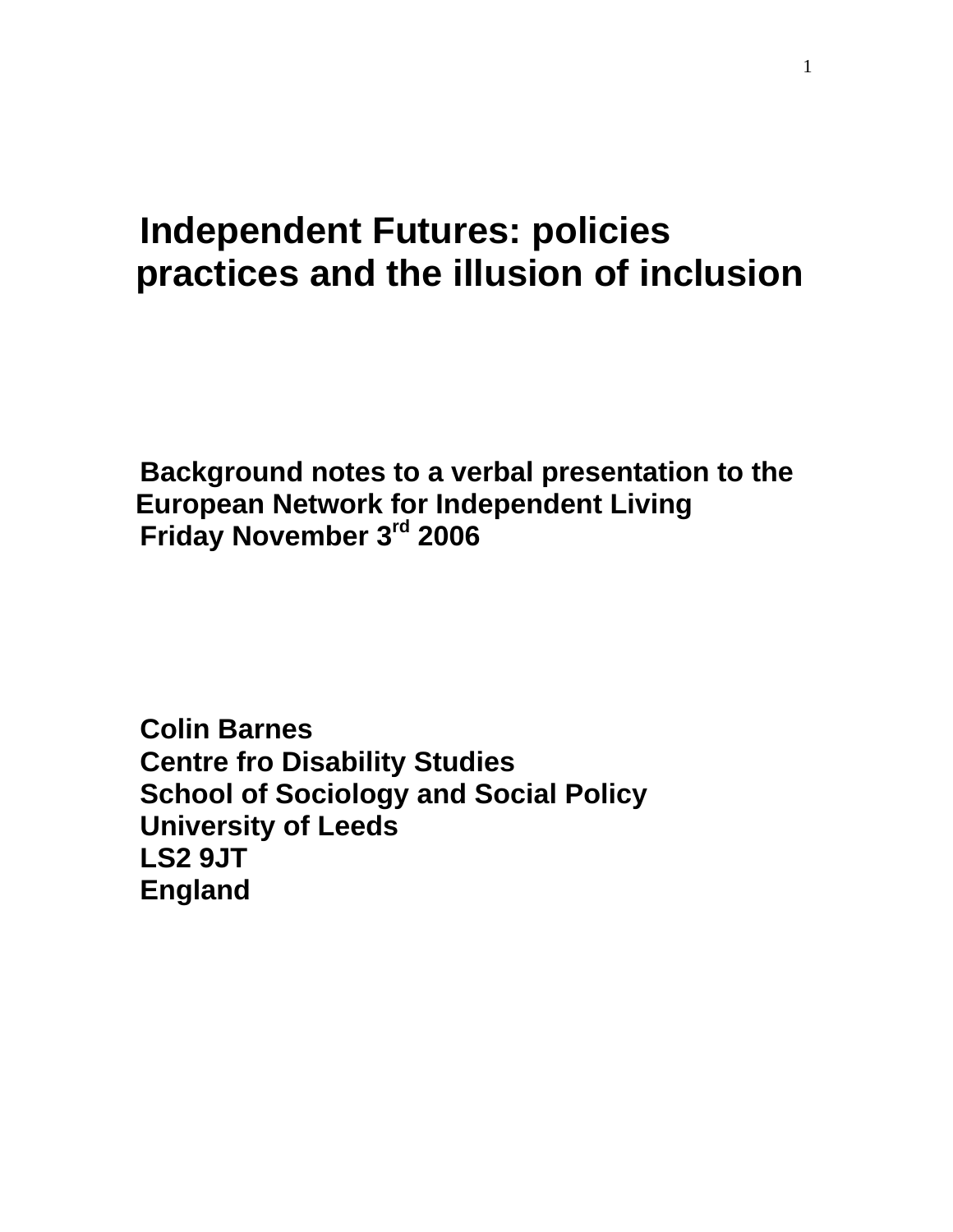#### **Independent Futures: policies practices and the illusion of inclusion**

There has been much progress over recent years in relation to social attitudes and responses to disabled people in many countries across Europe and other western states. A socio/political or 'social model' type analysis of disability is now enshrined in national policy statements in many nations and greater user involvement in provision and service delivery is firmly established on the political agenda. Many countries have anti-discrimination laws to prevent unjustifiable discrimination against disabled people. All of which is due almost entirely to the activities of the international disabled people's movement.

Yet despite these apparent gains, there is still a long way to go, as the experience of the overwhelming majority of disabled Europeans remains one of economic and social exclusion. However, further progress may be inhibited by the acceptance of disability issues on to the mainstream political agenda as it threatens the very survival of that which put them there; namely, the disabled people's movement.

To explain this claim this presentation will focus on the current situation in the UK and is divided into three main sections. The first focuses on politics, politics and practices, the second describes the experience of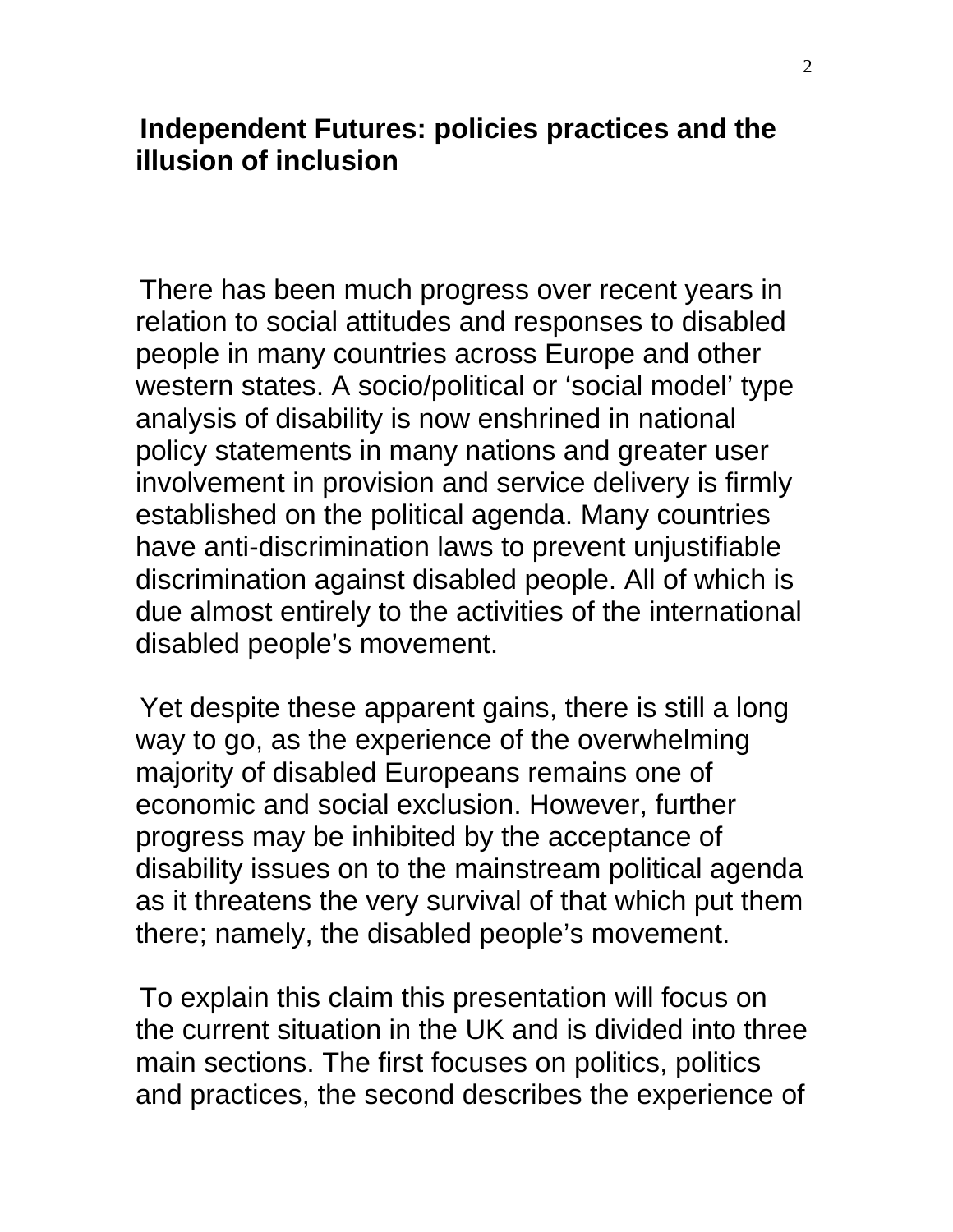disability in post millennium Britain, and the third provides an insight into the key issues and concerns that have to be addressed in the on going struggle for a more equitable and just society.

#### **Politics, policies and practices**

Inspired by the re-definition of disability as a socio/political rather than an individualistic medical problem (UPIAS 1976: DPI 1982) and the various civil rights struggles across the world, particularly in the USA, British organizations controlled and run by disabled people began to multiply in the late 1970s and early 80s. These included local groups such as the Derbyshire Coalition of Disabled People, established in 1981 (now known as the Derbyshire Coalition for Inclusive Living: DCIL), and national organizations such as the Spinal Injuries Association (SIA),

In 1981, seven of these organizations came together to form a national umbrella body: the British Council of Organizations of Disabled People (BCODP). By the turn of the century, it had a membership of 130 organizations representing over 400,000 disabled people (BCODP, 2001). These included national nonimpairment and impairment specific groups such as the British deaf Association (BDA), The National League of the Blind and Disabled (NLBD), People First (a national organization representing people with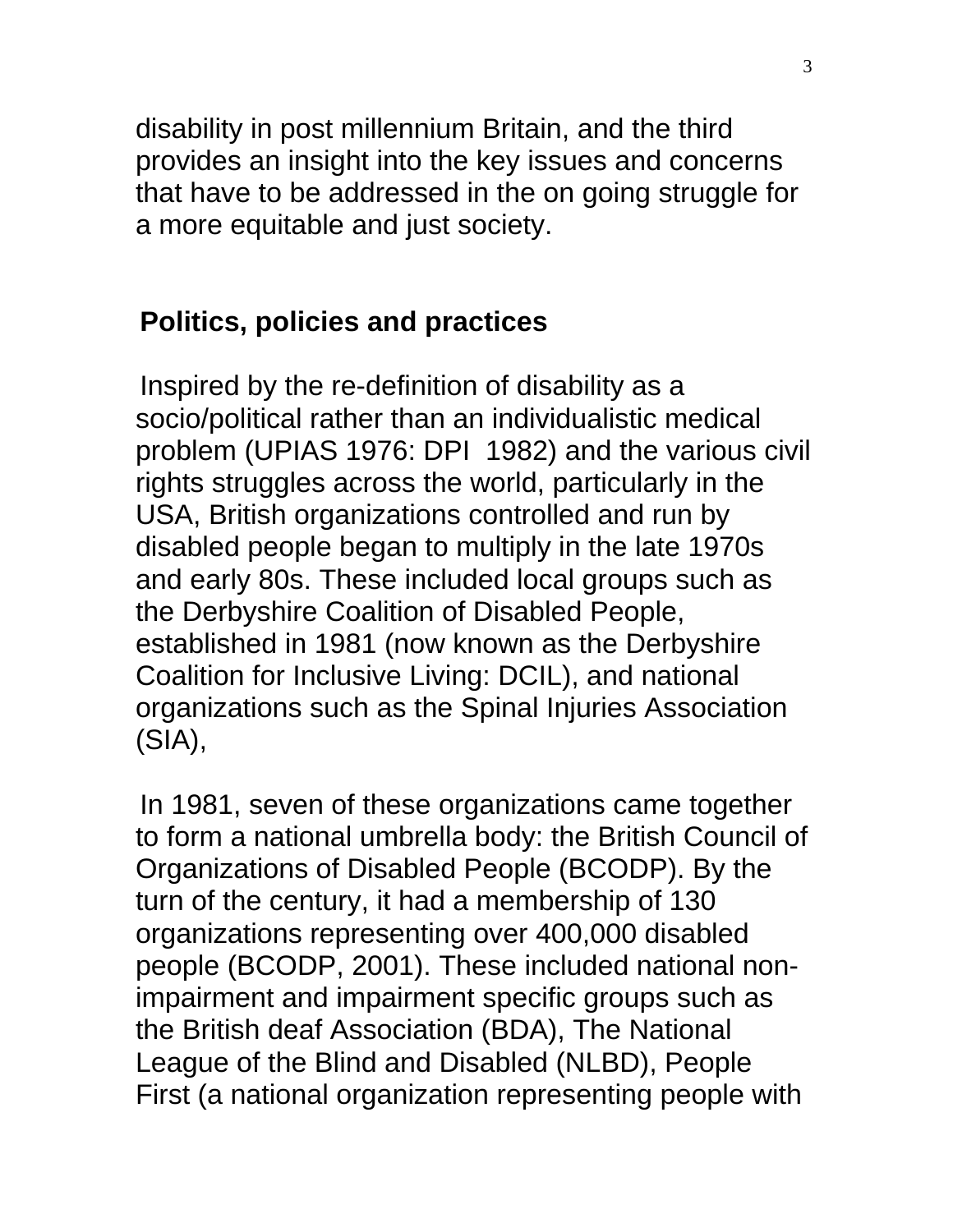the label 'with learning difficulties' and the UK Coalition of People with HIV and AIDS. The main aim of these organizations was to campaign against the institutional discrimination and prejudice that characterized the experience of living with impairment in British society. This revolved around the demand for comprehensive anti-discrimination legislation and greater user involvement in the development and delivery of services for people with ascribed impairments (Campbell and Oliver, 1996: Barton, 2001). .

# *i. The Campaign for Anti Discrimination Legislation*

The first attempt to get an anti discrimination law on to Britain's statute books was in 1981. However, the Thatcher Government of the 1980s was unsympathetic arguing that there was no evidence of discrimination against disabled people. Fourteen attempts and thirteen years later, the 1995 Disability Discrimination Act (DDA) was passed. This was due to several factors:

• The campaign for anti-discrimination legislation gathered momentum in 1985 with the setting up of the *Voluntary Organizations for Anti-Discrimination Legislation (VOADL) Committee*, renamed *Rights Now* in 1992. This heralded an uneasy alliance between organizations controlled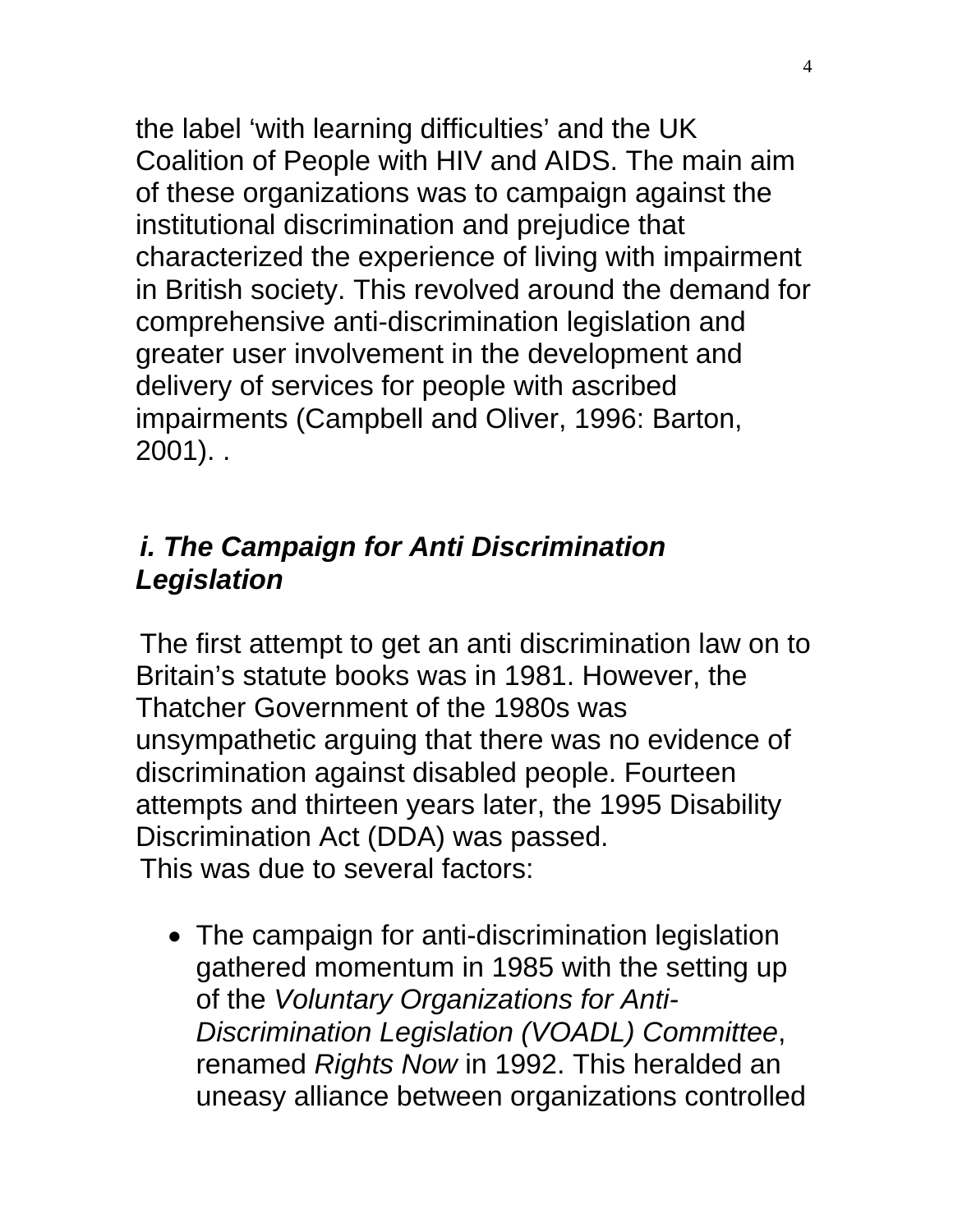by disabled people, such as the BCODP, and the more traditional organizations for disabled people, like the *Spastics Society*, renamed *SCOPE* in 2001. Hitherto, the latter had been reluctant to support the campaign for a disability rights law (Oliver 1990).

- This about face may be explained by several factors. The late 1980s witnessed a further radicalization of increasingly large sections of disabled people and political activity both in and outside the conventional corridors of power.
- The success of disability activism in the USA had led to the introduction of the Americans with Disabilities Act (ADA) (Shapiro 1993: Charlton 1998).
- Conclusive evidence of the extent of institutional discrimination against disabled people was provided by BCODP sponsored research in 1991 (Barnes 1991).
- The *Disability Direct Action Network (DAN)* was formed in 1993 and several high profile demonstrations followed. These initiatives increased public attention to the demand for civil rights legislation for disabled people (Campbell and Oliver, 1996).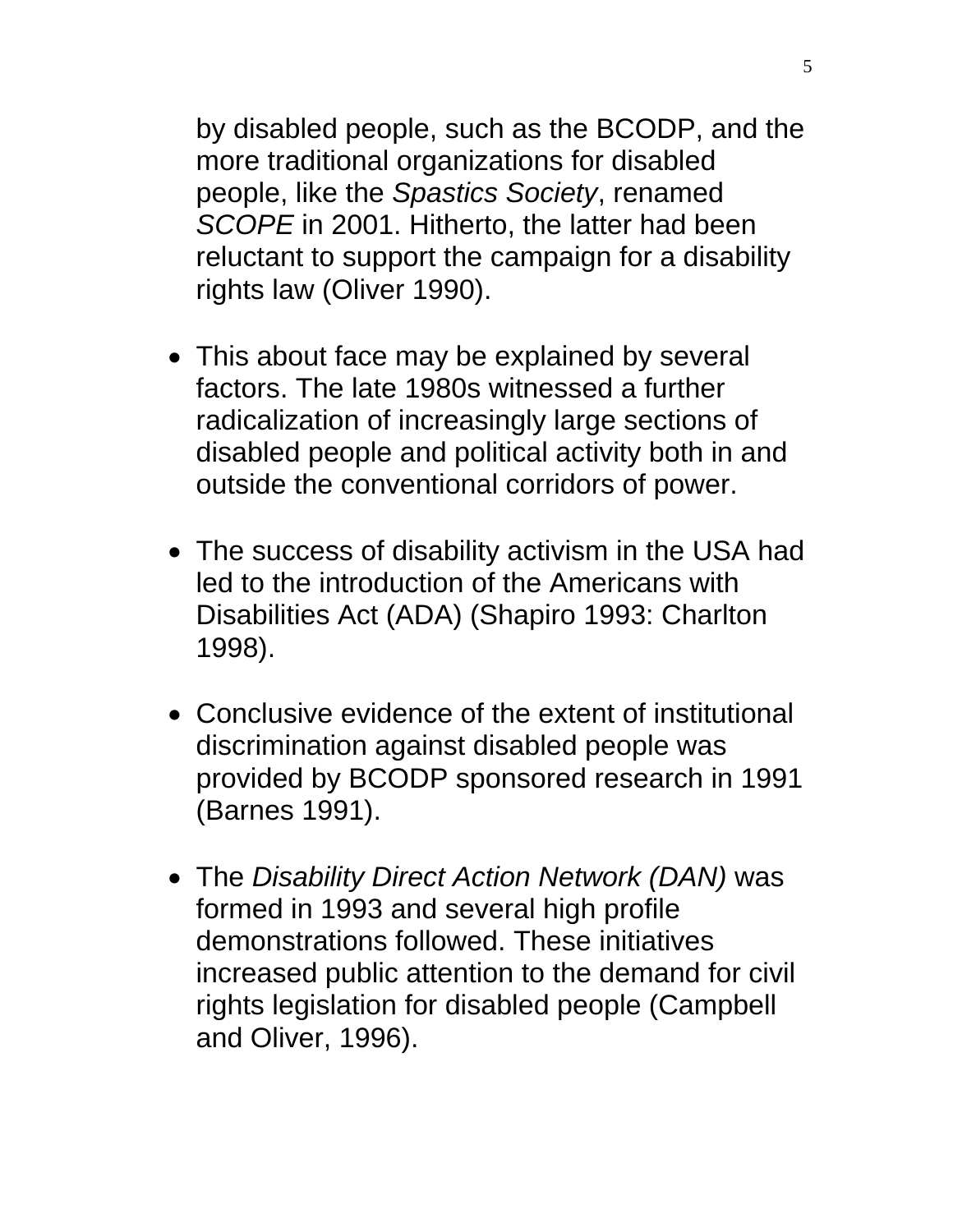The Conservative Government responded with the introduction of the DDA in 1995. It has been amended several times since and now covers a range of issues including education, employment, transport and goods and services.

However, the DDA has been criticized for its essentially medical definition of 'disability' and its limited scope and impact mainly because, as is so often the case with similar legislation, it is replete with various get out clauses and caveats that inevitably give only limited protection under the law. In 1997 the incoming New Labour Government set up the Disability Rights Taskforce involving various 'stakeholders' including representatives of organizations both for, and of, disabled people, parents groups and employers' organizations. It produced a report in 1999: *From Exclusion to Inclusion* that included a demand for further amendments to the DDA and the establishment of the *Disability Rights Commission* (DRC). The DRC was established in 2000. In common with previous British equal rights commissions its principal roles revolve around education and research.

Moreover, a recent report published by the Public Interest Research Unit chronicling the limited impact of the DDA over its first decade stated:

'Based on a largely discredited model of Disability, the (Disability Discrimination) Act is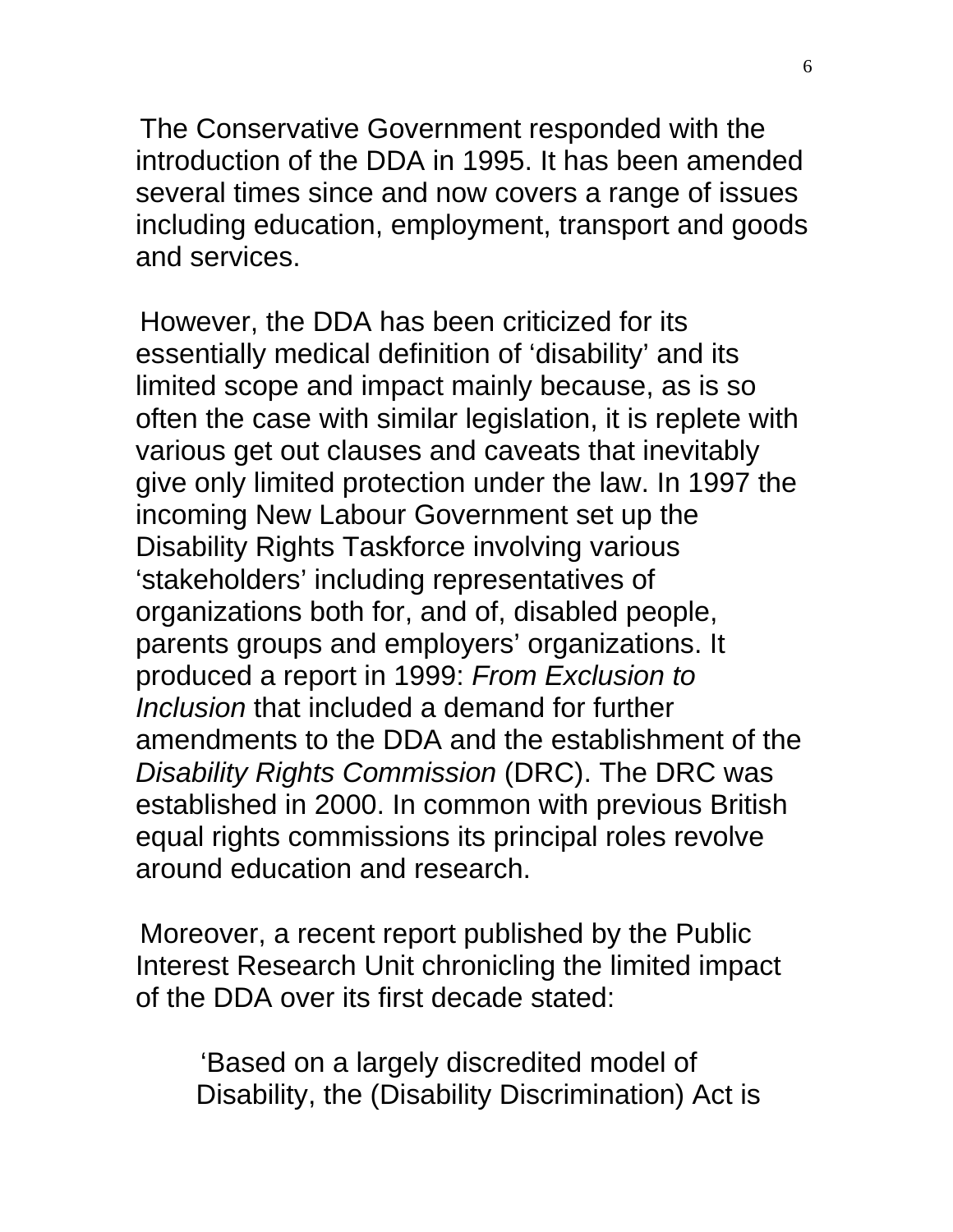probably beyond repair. We would like to see it replaced with a civil rights act which properly addresses discrimination' (PRIU 2006: 4)

Also, since its inception:

'the DRC's neglect of its enforcement powers, along with the difficulties individuals face in taking action themselves, has helped ensure that the majority of discriminators have got away with committing unlawful acts' (PRIU 2006 cited in Coalition 2006: 6).

#### *ii. User Involvement and Independent Living*

The growing demand by disabled activists and their organisations for much greater involvement in social support or 'care' services is because, historically, welfare provision in Britain, as in most developed countries, has been founded upon traditional individualistic medical notions of disability. Hence, an army of professional experts steeped in the medical or 'personal tragedy' model of disability dominates welfare provision in both the statutory and voluntary sectors. Provision is therefore overly paternalistic, dependency creating and essentially exclusionary (Morris, 1993: 2005: Priestley, 1998: Charlton. 1998).

This is especially pertinent to orthodox approaches to educational provision for children and students with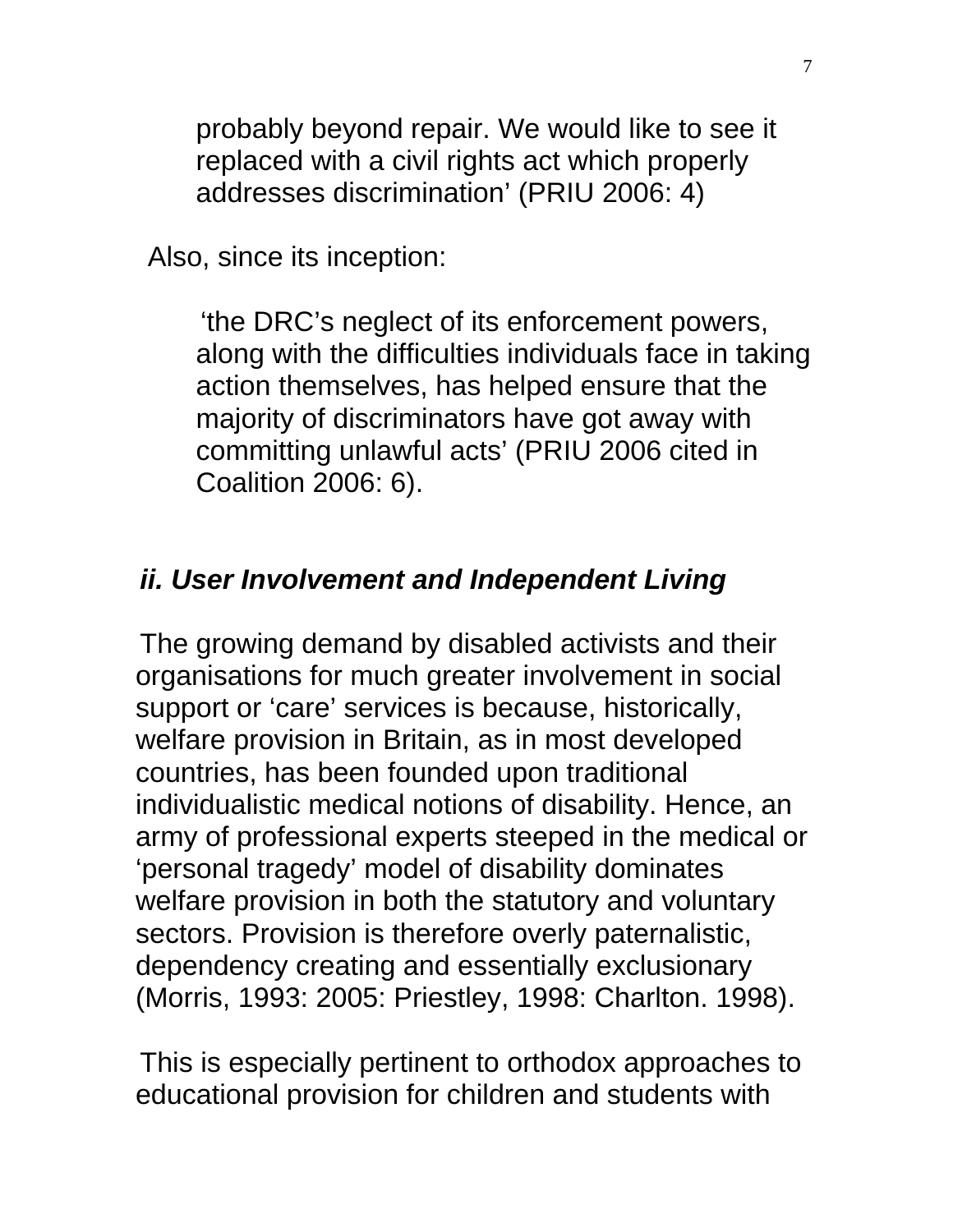accredited impairments. In response, various self-help groups and user led organisations began to emerge in the 1970s. However, as the decade progressed events in the USA, notably the concept of 'independent living' and the emergence of Centres for Independent Living (CILs) had a particular appeal for disability activists. While its meaning is contested, most accounts underline the significance of support for user-led services for everyday living in the community. Politically neutral in the sense that it appeals to both the politics of the right and the left, independent living is distinguished from other ways of meeting disabled people's support needs in two key respects:

- Human beings, regardless of the nature, complexity and/or severity of impairment, are of equal worth, and have the right to participate in all areas of mainstream community life.
- Whatever the character and severity of an impairment, individuals should be empowered to make choices and exercise control in their everyday lives (Bracking 1993; Morris 1993; Charlton 1998).

In broad terms CILs are organisations run, managed and controlled by disabled people that provide a range of services designed to give disabled people and their families support to live independently in the community. In so doing they have played a pivotal role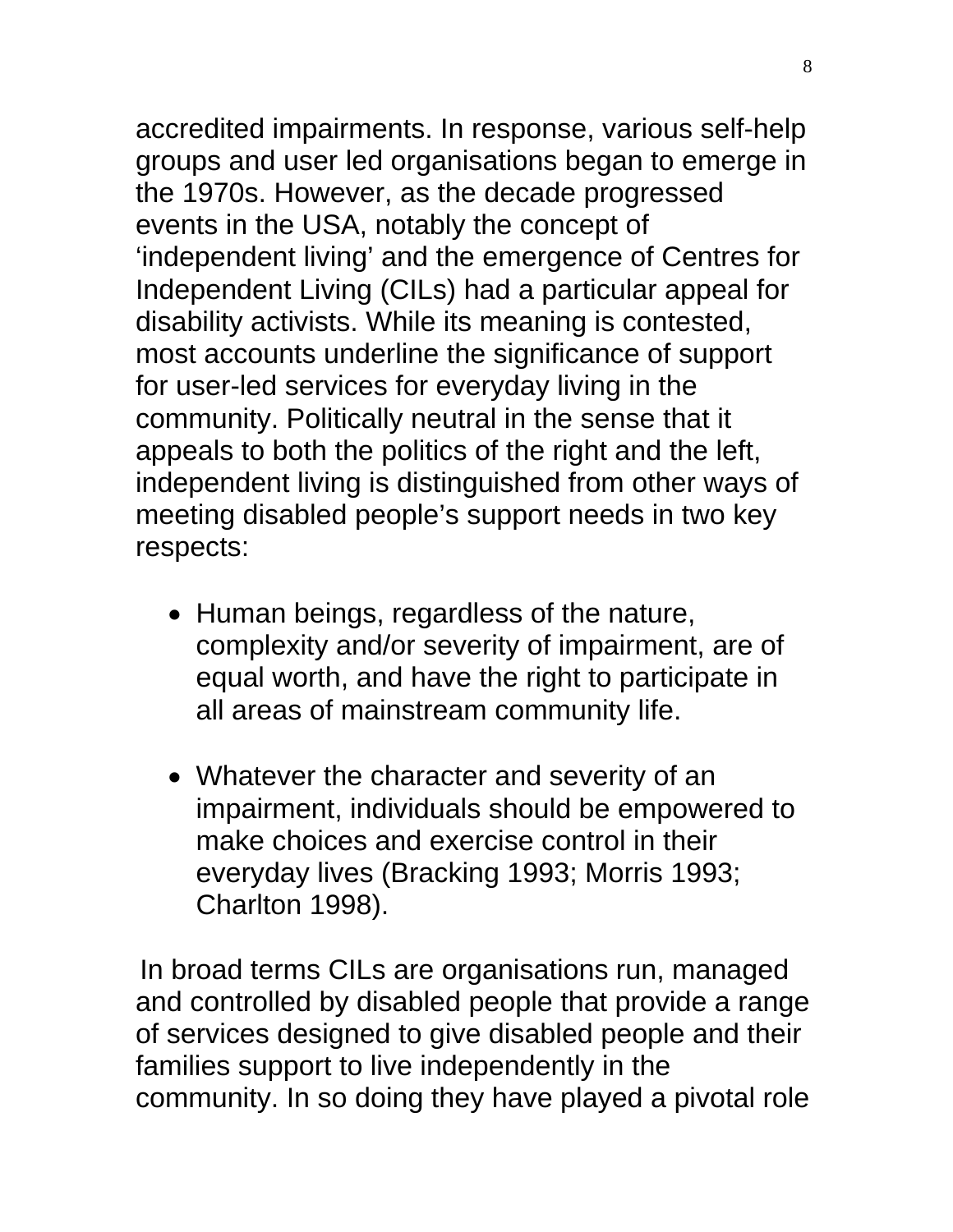in disabled people's struggle for equal rights and citizenship. The Hampshire Coalition of Disabled People (HCIL) and DCIL opened Britain's first two CIL's simultaneously in 1985. Hitherto, both organisations had made a significant contribution to the development of user led services in the UK.

In 1981 members of HCIL developed a 'care attendant' and housing programme' known as 'Project 81' that provided the blueprint for the development of direct/indirect payment schemes in the UK. These are cash payment schemes paid directly to service users that enable them to buy support in the form of a 'care' attendant, or personal assistant (PA), rather than be dependent upon statutory or voluntary services that are generally controlled and run by someone else. During the late 70s, the founders of DCIL working from within a residential home established Britain's first telephone Disability Information and Advice Line (DIAL) in response to a general lack of appropriate disability information. A national network followed in 1981 known as DIAL UK. However, although there is now over 500 local DIALs across the UK, most of which are run by disabled people, non-disabled people no longer control the national body.

There was a proliferation of user led organisations throughout the UK during the following decades. In 2001, research indicated that there were eighty-four user-controlled organisations providing services to disabled people (Barnes and Mercer 2006).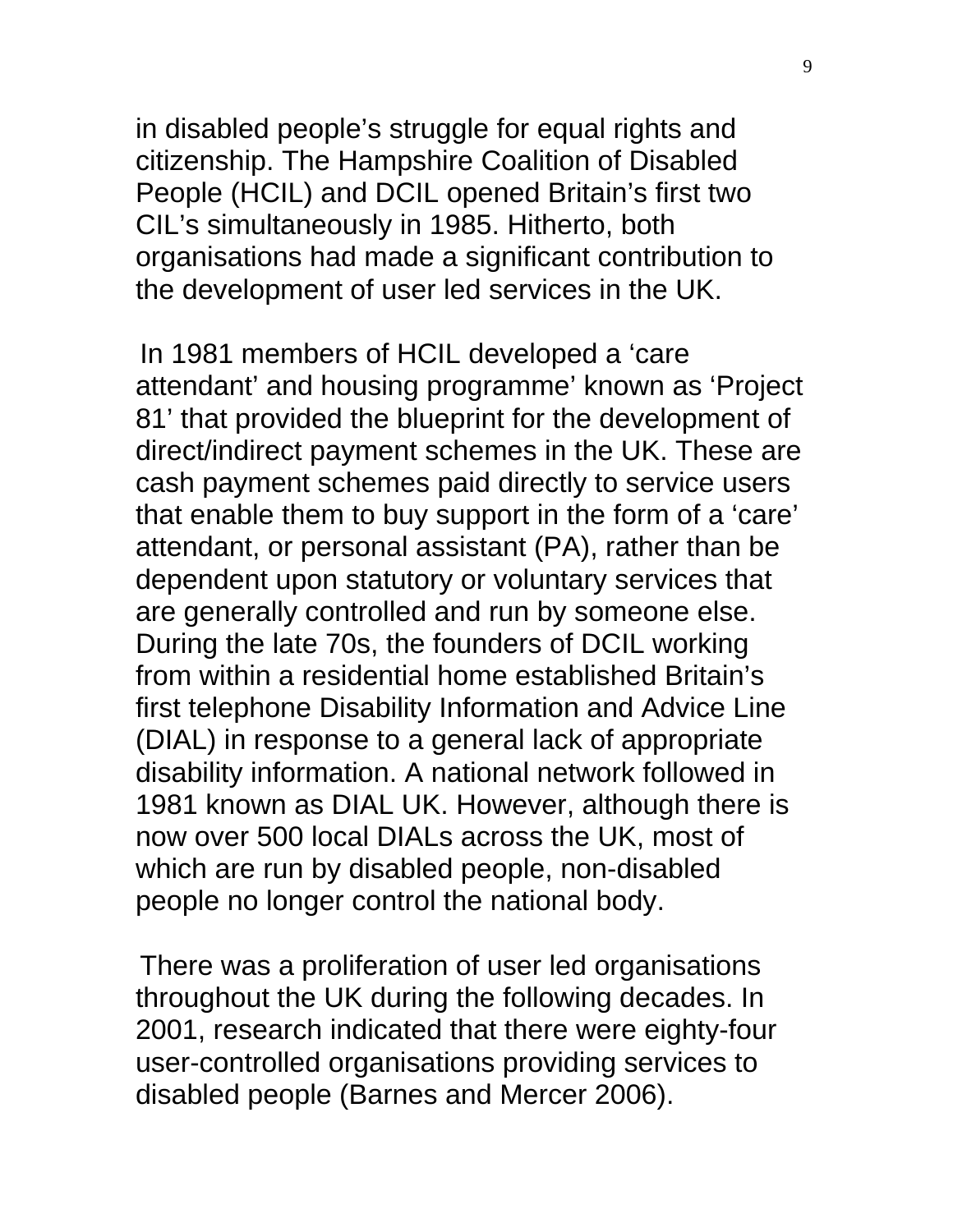Employing a narrower definition recent official estimates suggest that there are currently only twenty two fully constituted CILs or 'disability organisations either providing a similar role or working towards becoming a CIL (PMSU 2005:70).

These organisations provide a range of services clustered around a social model analysis of disability and the 'seven needs for independent living' identified by DCODP in 1985. These include: information, peer counselling, housing, personal assistance, technical aids and equipment, transport; and an accessible environment, education and employment support, Disability Equality Training, and individual and collective advocacy. It is important to note that although many of these organisations aspire to provide a full range of disability related services this is not possible in the majority of cases due to chronic under-funding and lack of investment by national and local government agencies and non-user led organisations within the voluntary sector (Barnes and Mercer 2006).

However, these initiatives coupled with an escalating welfare budget and an ongoing swing to the right in British politics led to moves towards the involvement of disabled service users in the planning and delivery of services. An early example was the *1986 Disabled Persons (Services, Consultation and Representation) Act*, although it was scarcely enforced (Bewley and Glendinning 1994).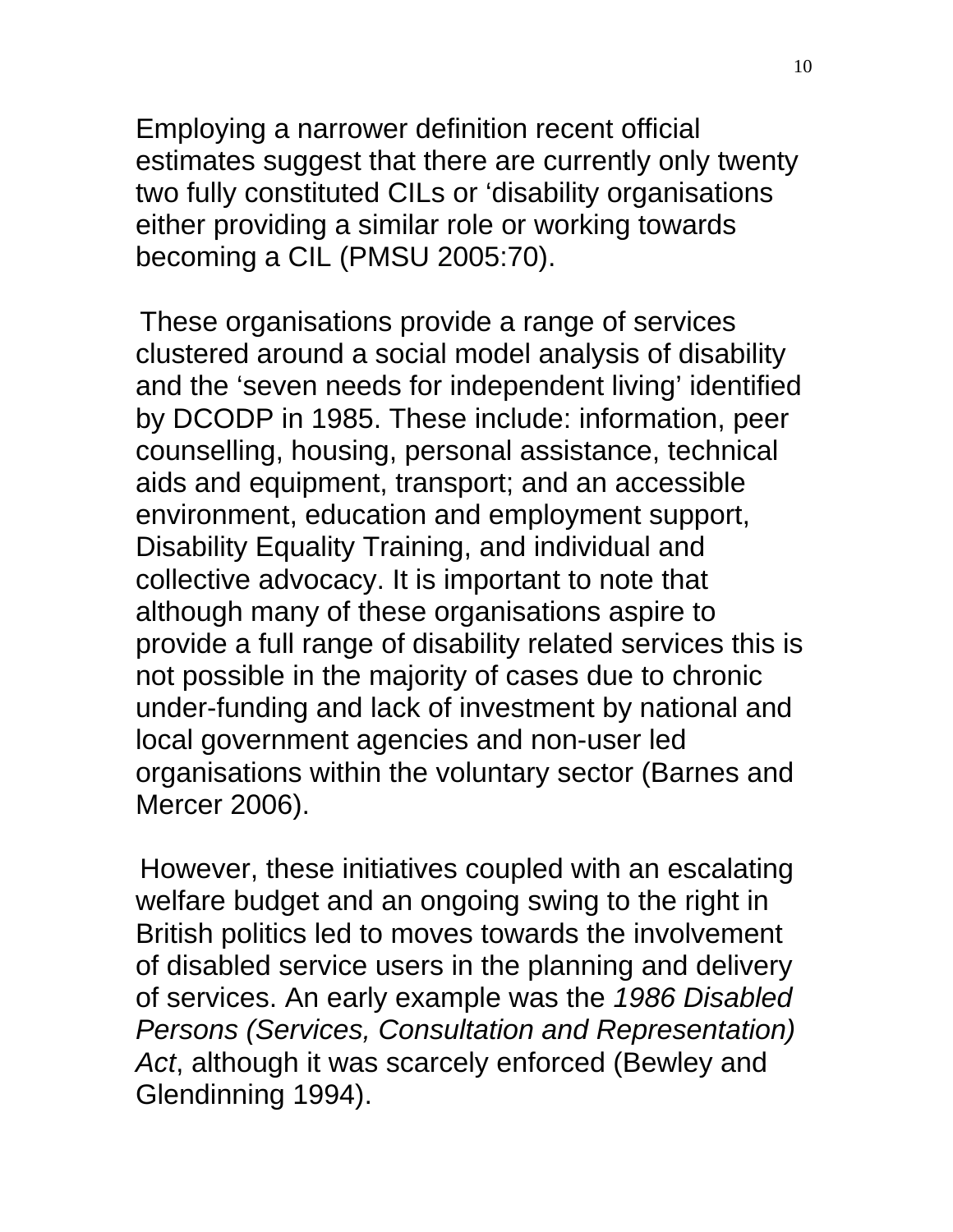A year later the Government introduced the *Independent Living Fund* (ILF). Half the trustees were nominees of the Department of Health and Social Security (DHSS), with the remainder from a user led organisation DIG. The ILF was established for a maximum of five years with a budget of £5 Million, and had the power to make 'direct payments' to a small number of disabled people to help organise their own support system by employing personal assistants (PAs).

Moreover, the idea of disabled service users as consumers was further evident in the 1996 *Community Care (Direct Payments) Act.* This legislation empowered local authorities to make direct payments to certain groups of disabled individuals; notably, adults 'with physical disabilities' who are below retirement age; namely 65 years of age. Subsequent amendments such as the 2000 *Carers and Disabled Children Act,* 2002 *Community Care and Health (Scotland) Act,* extended this provision to other service user groups such as parents of disabled children, disabled young people under eighteen, and those over retirement age. In April 2003, it became mandatory for local authorities to offer direct payments to service users. Hitherto, the legislation had been permissive as many authorities were reluctant to provide this option favouring instead the delivery of traditional professional led services.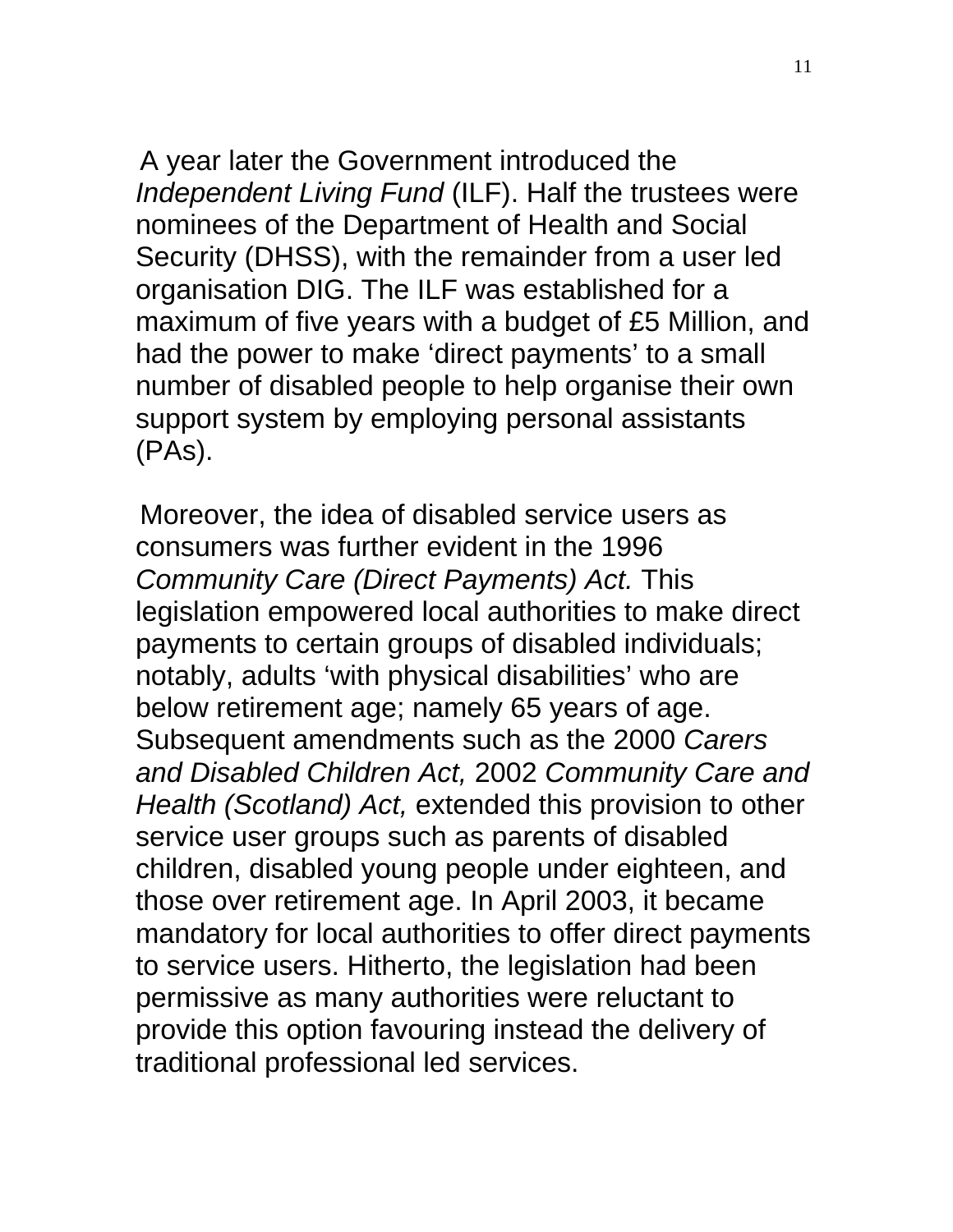Following widespread consultation with various stakeholders including disabled people and their organisations the Prime Minister's Strategy Unit published the *Improving the Life Chances of Disabled People* report in January 2005. This document is especially important as it accepts unequivocally a social model definition of disability and the importance of introducing policies to enable disabled people to achieve independent living. It states that:

*'By 2025 disabled people in Britain should have full opportunities and choices to improve their quality of life and vital members of society (PMSU 2005; 4).* 

To realise this goal practical measures are advanced to enable disabled people achieve 'independent living'; improve support systems for families with disabled children, facilitate a smooth transition into adulthood for disabled young people and improve support and incentives for disabled workers for getting and staying in employment (PMSU 2005: 4). At the core of this strategy lies the promotion of independent living which is defined as:

*'all disabled people having the same choice, control and freedom as any other citizen – at home, at work and as members of the community' (PMSU 2005: 58).*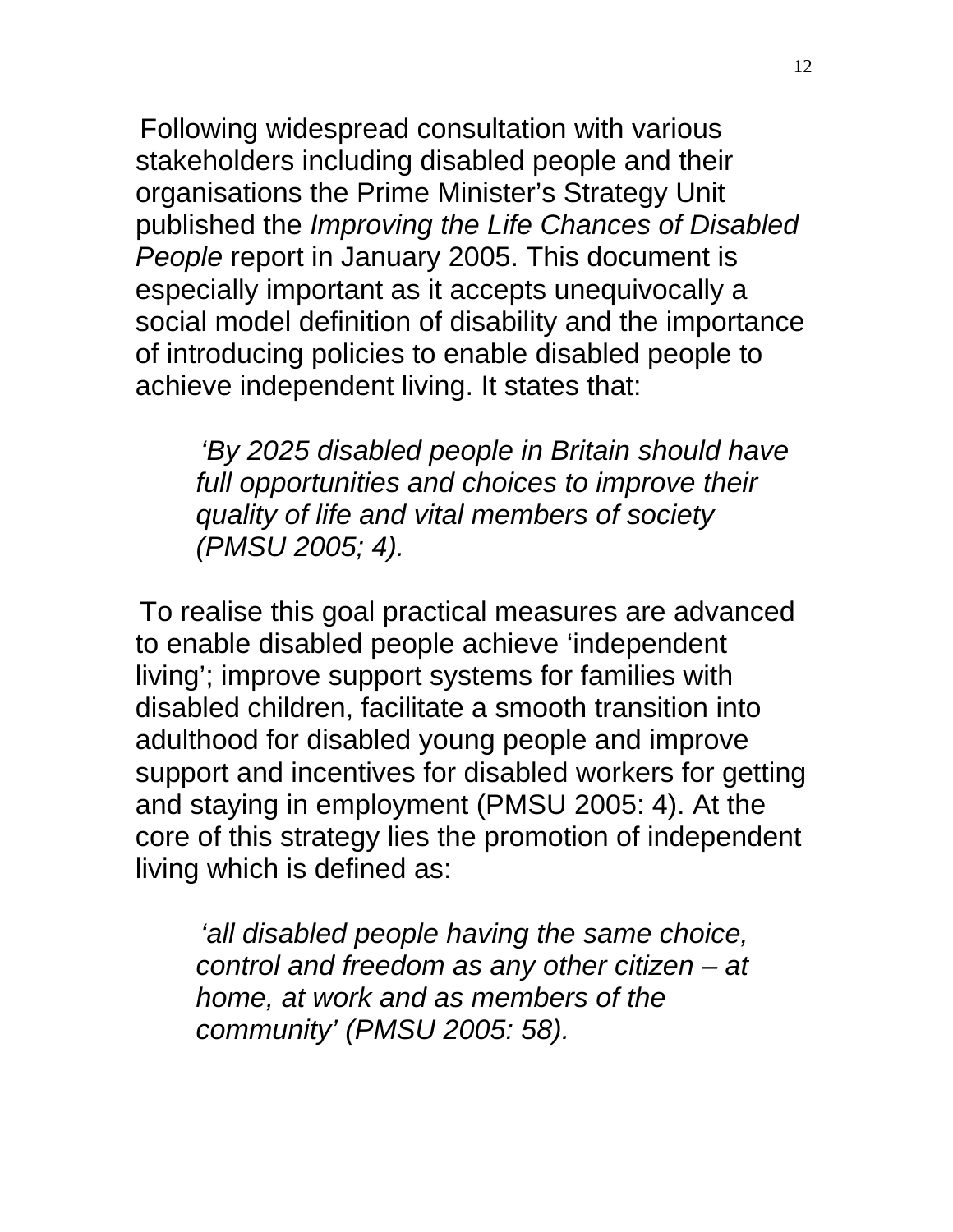Under such proposals, individual choice and control are placed centre stage in planning and delivering services. Most significantly, the PMSU maintains that CILs should be at the heart of these policy developments.

*'By 2010 each locality (defined as that area covered by a Council with social services responsibilities) should have a user led organisation modelled on existing Centres for Independent Living' (PMSU 2005: 76).* 

The responsibility for implementing this new vision rests with all government departments, including the Department of Health (DH) and the Office of the Deputy Prime Minister. A new Office of Disability Issues (ODI) has been established staffed by civil servants from other Government departments accountable to the Minister for Disabled People. To ensure disabled people's involvement a National Forum of Organisations of Disabled People and an Independent Living Task Force both of which are to be chaired by the Minister for Disabled People?

Clearly then much progress appears to have been made particularly over the last fifteen years but the important point here is how have these policies impacted on the lives of disabled people and their families, and, equally important, what is the likely impact of the most recent policy developments outlined in the *Improving the Life Chances* report.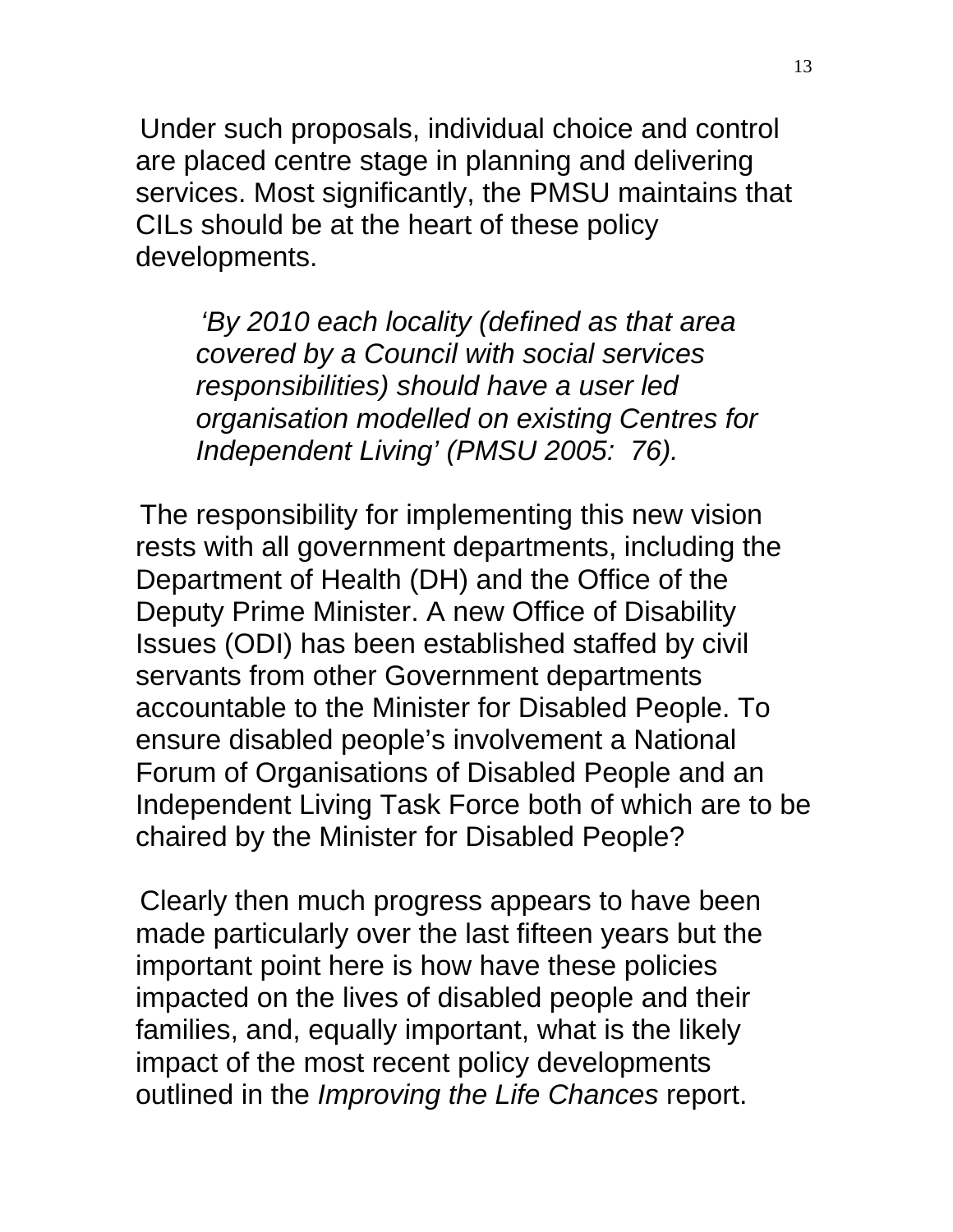# **Disability in Britain in 2006 and beyond**

#### *i. Community based support and the culture of 'care'*

Although disabled people's organisation have championed direct payment schemes as a prerequisite for independent living for more than two decades in the UK the numbers of people receiving 'cash for care' is relatively small.

Recent Government estimates suggest that although approximately 1.46 million people received community based support during the year 2003/4 in England alone, 4 percent more than in the previous year, only 17,300 adults aged 18 and over were in receipt of direct payments.

Furthermore, there are proportionately fewer service users accessing direct payments in Northern Ireland, Wales and Scotland (Riddell et al., 2004; Pearson 2005).

*Availability is influenced by several factors These include local politicians on-going commitment to traditional professional led services, limited budgets, trades union concerns, lack of support by 'care' managers and some professionals and*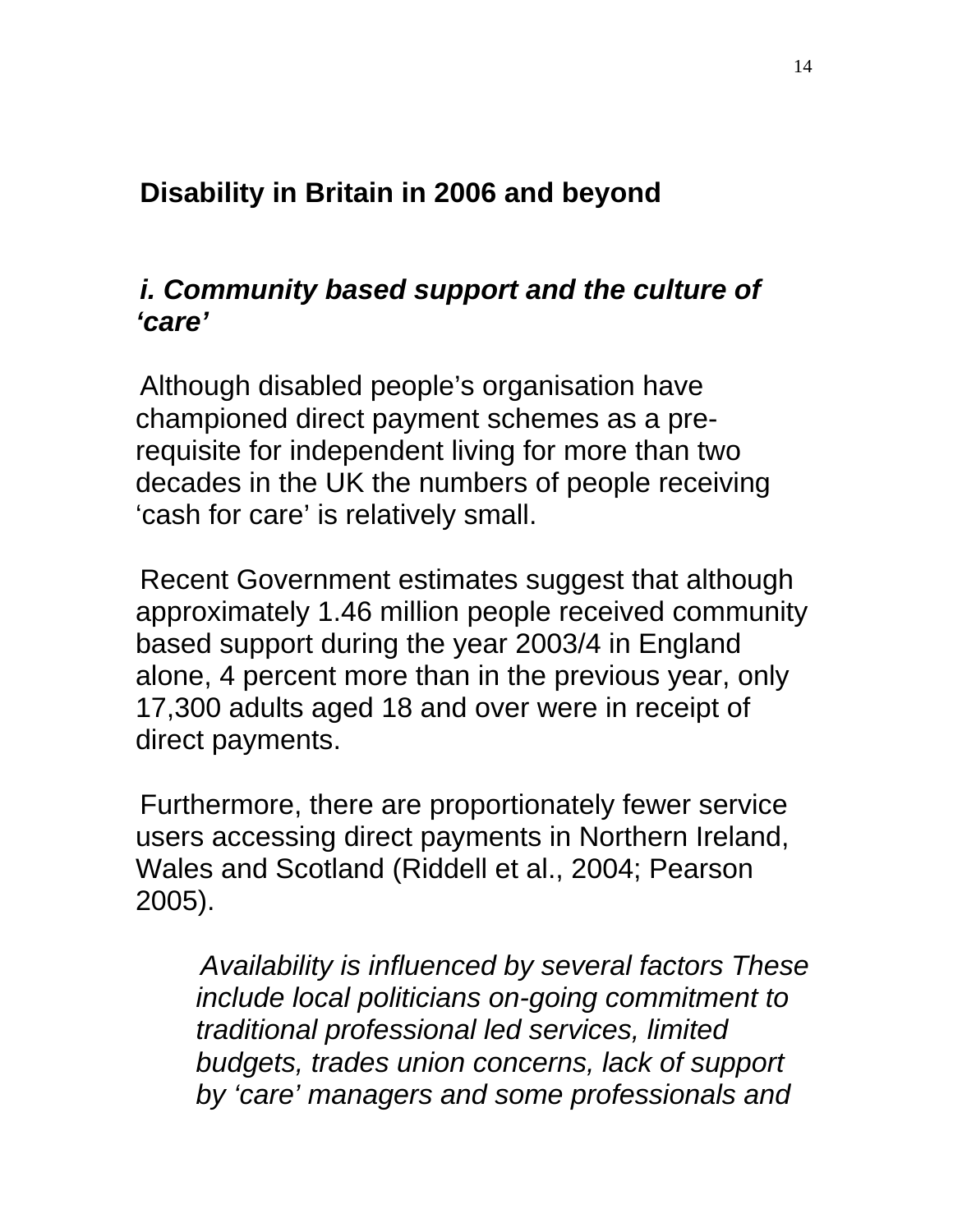*inconsistencies in assessment procedures (Barnes 2004:2).* 

Responsibility for implementing community support for disabled people and all service users in the UK rests with the DH and the ODPM. An indication of their understanding of their role is illustrated in the policy document: 'Independence, Well Being and Choice' (DH 2005).

Beyond the endorsement of the use of direct payments and individual budgets as a means of delivering support, there are relatively few new or innovative policy suggestions. There is no mention whatsoever of a social model analysis of disability nor, indeed, a definition of independent living, and the document is replete with the language of 'care' rather than 'rights'.

Disabled activists and their organisations regard the concept of 'care' as the opposite of what they want from government policy or service providers and that it misrepresents what people need to live independently and as equal citizens in the community:

*I'd say we don't want to be cared for at all. I would say that we want to be facilitated, supported and empowered…. care to me has connotations of custody and lack of control and looking after somebody who is getting sick and getting worse…. Caring and care in the*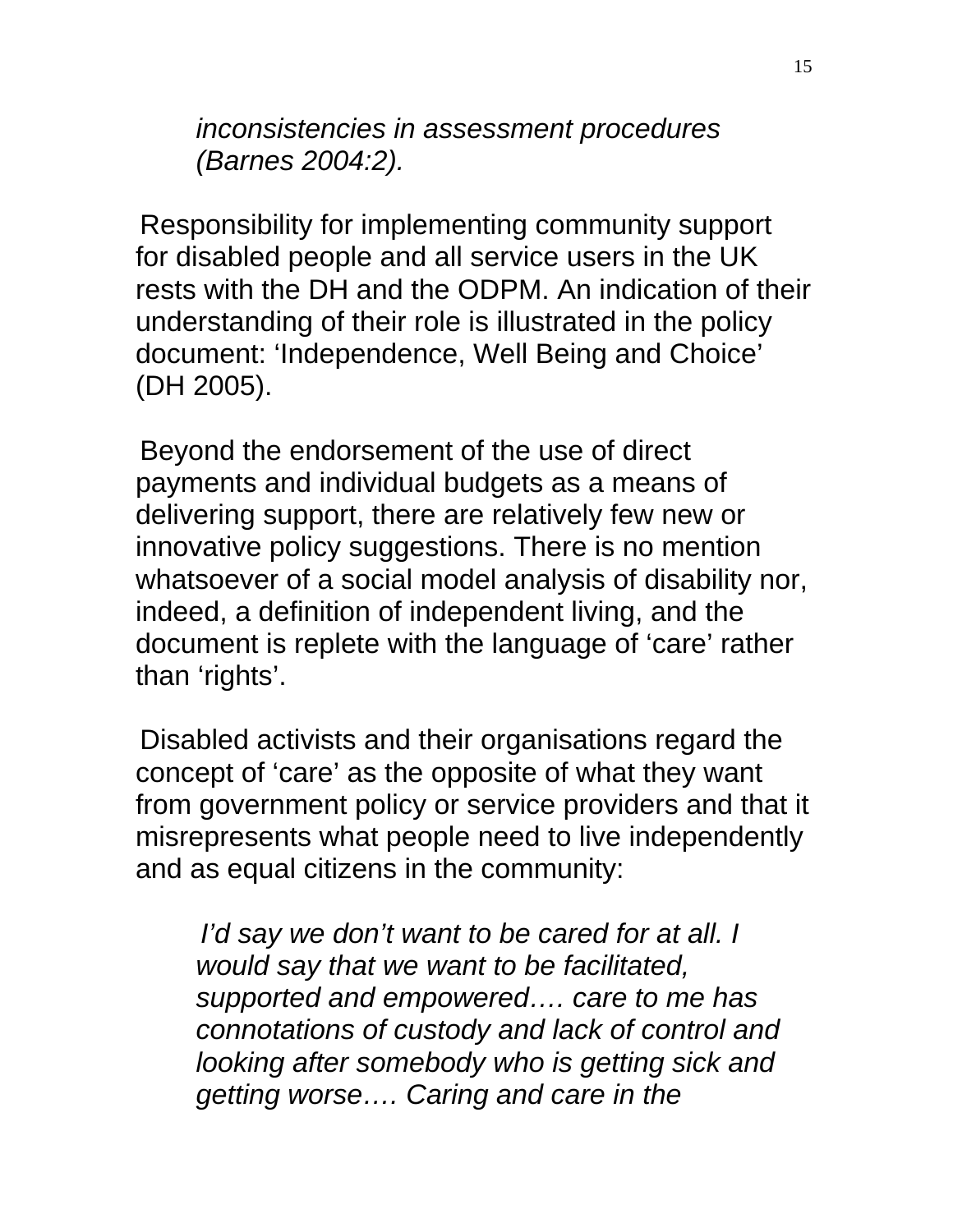*community is about control – maintaining us in a certain position – and it's about seeing disabled people as people with individual problems. It's not empowering at all (Campbell, cited in Williams 1997: 94).* 

## *ii. Equal Worth*

A crucial issue for advocates of a social model of disability and independent living is the importance of policies of equal worth for disabled and non-disabled people. Selective abortion for unborn children with impairments was made legal during the 1960s. It remains so today and although the PMSU document adopts a social model account of 'disability', there is no attempt to address the concerns of disabled people and their organisations regarding selective abortion for unborn children with accredited impairments and euthanasia practices for people with 'terminal illness'.

#### *ii. Support for families*

Mainstreaming in the 'Improving Life Chances' report is linked to support for families with disabled children, the transition to adulthood for young disabled people, and help and incentives for disabled people to secure and stay in employment.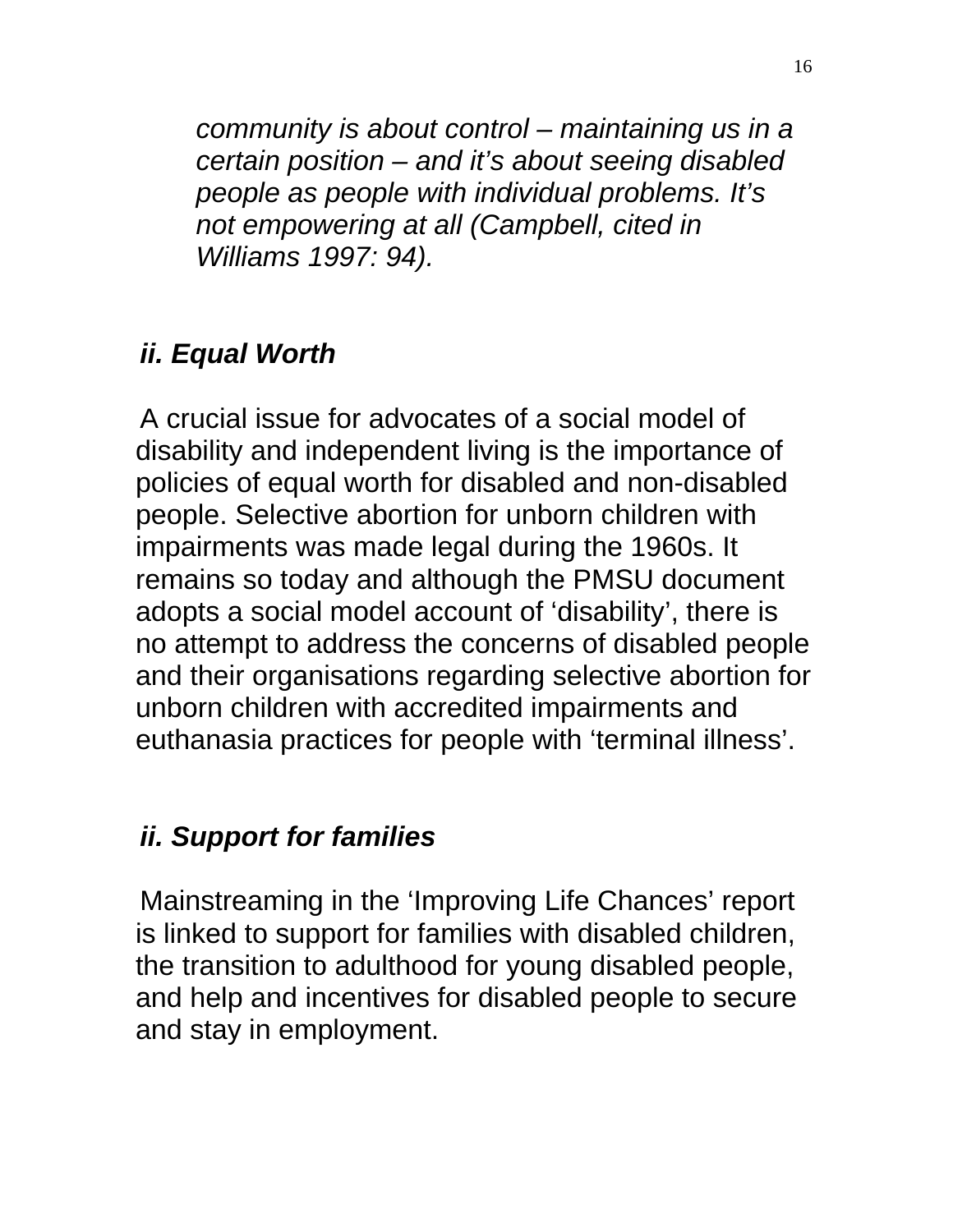In recognition that disabled children are more likely to live in poverty than non-disabled children the Government contend that families with a disabled child should have access to individualised budgets in order to access 'ordinary lives' through effective support in mainstream settings. Support will be provided by a 'key worker' whose functions include, information, communication and 'care' coordination. Educational information and support is to be provided by Special Educational Needs Coordinator (SENCO).

Notably, there is no clear statement that inclusive provision should be the norm either in nursery, preschool or school placements. Concern has been expressed that 'specialist' alternatives may be considered if everyone involved with the child agree that inclusive provision is inappropriate (Breakthrough UK 2005: 13).

#### *iii. Education*

Although disabled people and their organisations have campaigned for inclusive education and the Special Educational Needs and Disability Act introduced in 2001 claims to address discrimination in education, segregated 'special' provision continues to flourish. Recent figures suggest that since the turn of the century progress toward inclusive education has stalled. Indeed, over the period 2002 – 2004 one third of the Local Education Authorities (LEAs) in England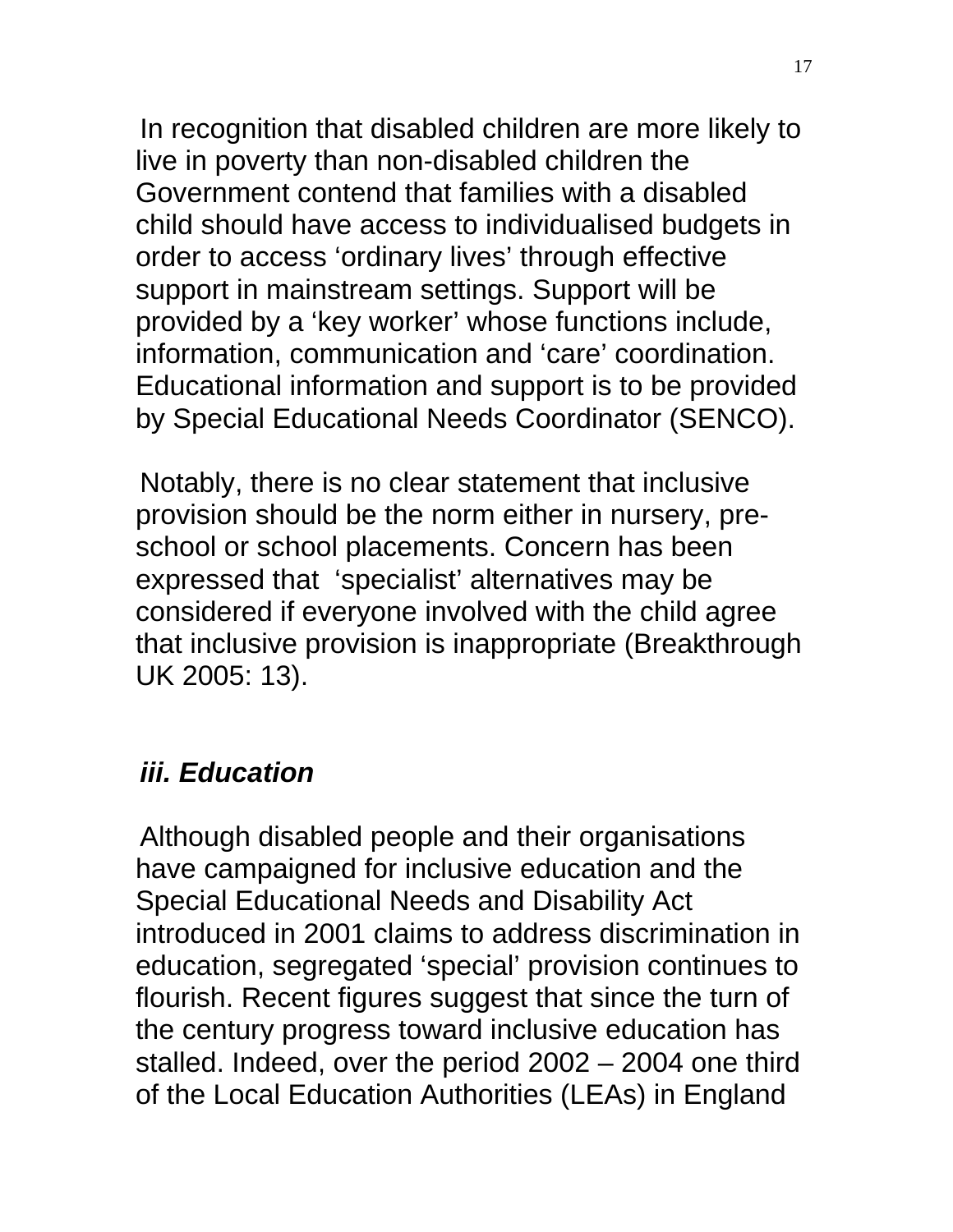increased the segregation of disabled pupils into segregated settings (Rustemier and Vaughan 2005).

## *iv. The transition to adulthood*

As the majority of disabled children have non-disabled parents with little knowledge of disability issues, it is important to address their fears and concerns. It is equally important to recognise that several factors contribute to disabled young people's prolonged dependence on their families. These include the absorption of disability and child related benefits into the familial budget, parental over protection, unemployment and underemployment, lack of peer contact, and the cumulative emotional and psychological implications of social exclusion known variously as 'felt stigma' or 'internal oppression' (Barnes and Mercer 2003).

Acknowledging that the transition to adulthood is a particularly difficult period for disabled young people, the Government maintain that,

*Many disabled teenagers, especially those with learning difficulties, could benefit from children's services well beyond the current age cut offs for these services. To address this children's services…., should move to include all disabled people up to the age of 25, and should support disabled young people*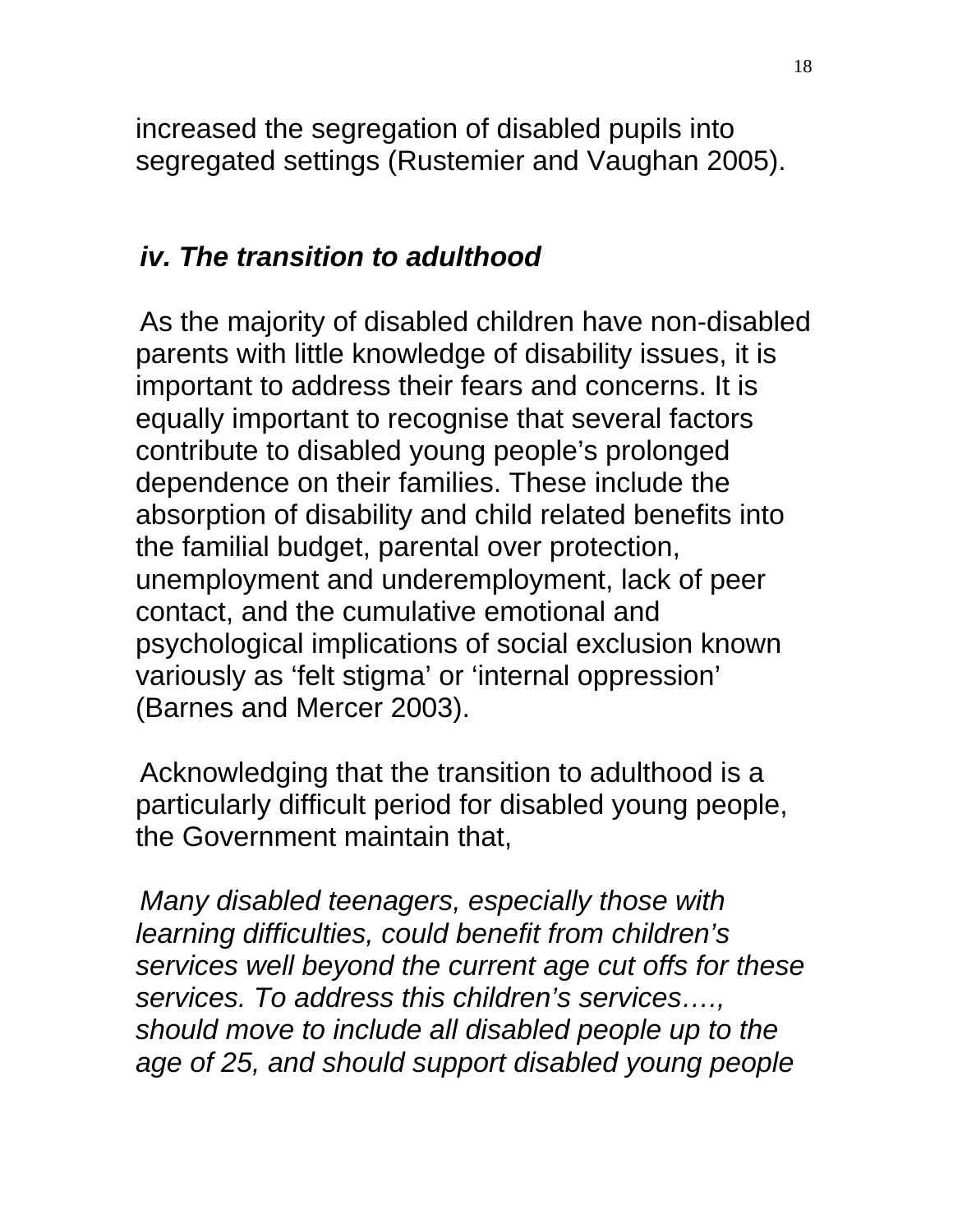*living at home or moving in to independent living (PMSU 2005: 12).* 

Such a policy effectively perpetuates the infantilization of young disabled people and tends to sidestep the widespread view that for young people generally the key to adult status is securing paid employment.

## *v. Employment*

In most industrialised countries, paid work is a key signifier of class, status and power. This means that people on the margins of the labour market encounter a variety of economic, political and social deprivations. This form of distributive injustice is widely experienced by disabled people throughout the 'developed' world (Marin, Prinz and Queisser 2004).

The latest figures for the UK suggest that 50 per cent of disabled people are 'economically inactive – neither working nor actively seeking work - compared with 15 per cent of non-disabled people. Although unemployment amongst people labelled with 'learning difficulties' and or designated 'mental illnesses' is especially high 'for all impairment types labour market disadvantage is substantial' (NEP 2005: 15-16).

Moreover, there are disproportionate numbers of disabled people in less skilled, lower paid jobs with fewer promotion prospects, and an over-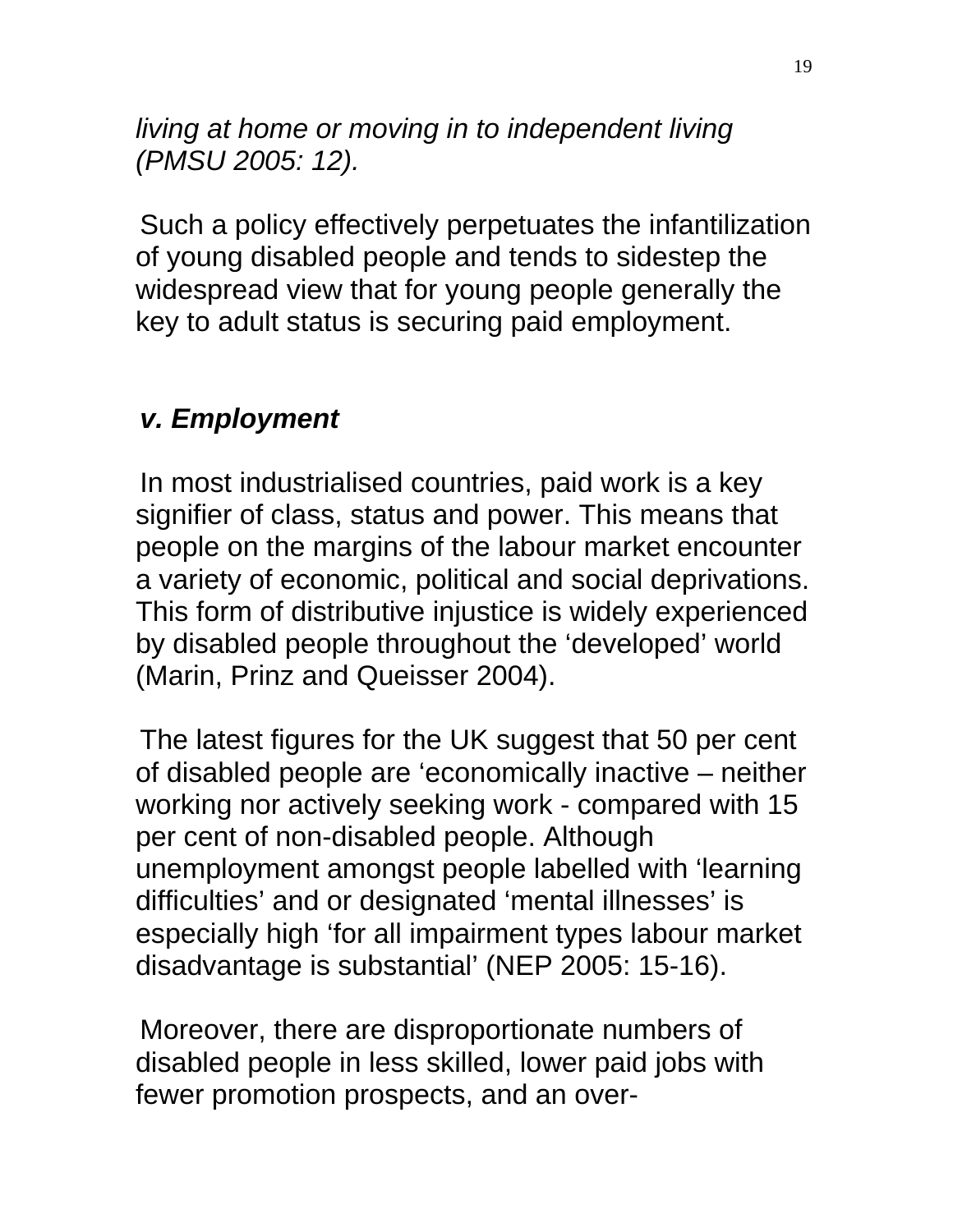representation in specific occupations or congregated in sheltered workshops. Disabled people are particularly under-represented in the professions and management jobs, where there are higher earnings, job security and opportunities for promotion. Disabled men working full time earned on average 25 percent less than their non-disabled counterparts while the wages of disabled women were only two thirds that of disabled men (Burchardt 2000).

Hitherto official and sociological analyses of work and disability have failed to address in sufficient depth or breadth the various social and environmental barriers that confront disabled people in the labour market. As a consequence many writers from within a disability studies perspective drawing upon the insights of the philosophy of independent living and the social model of disability have argued for a reconfiguration of the meaning of work in order to remove the stigma associated with unpaid labour (Barnes and Mercer 2005).

## *vi. The built environment*

Disabled people when compared to non-disabled contemporaries do not have equal access to housing, this is especially so for people who use wheelchairs, whether in the public or private sector. The adoption of accessible or 'Lifetime Homes' standards for newly built housing is both popular with householders and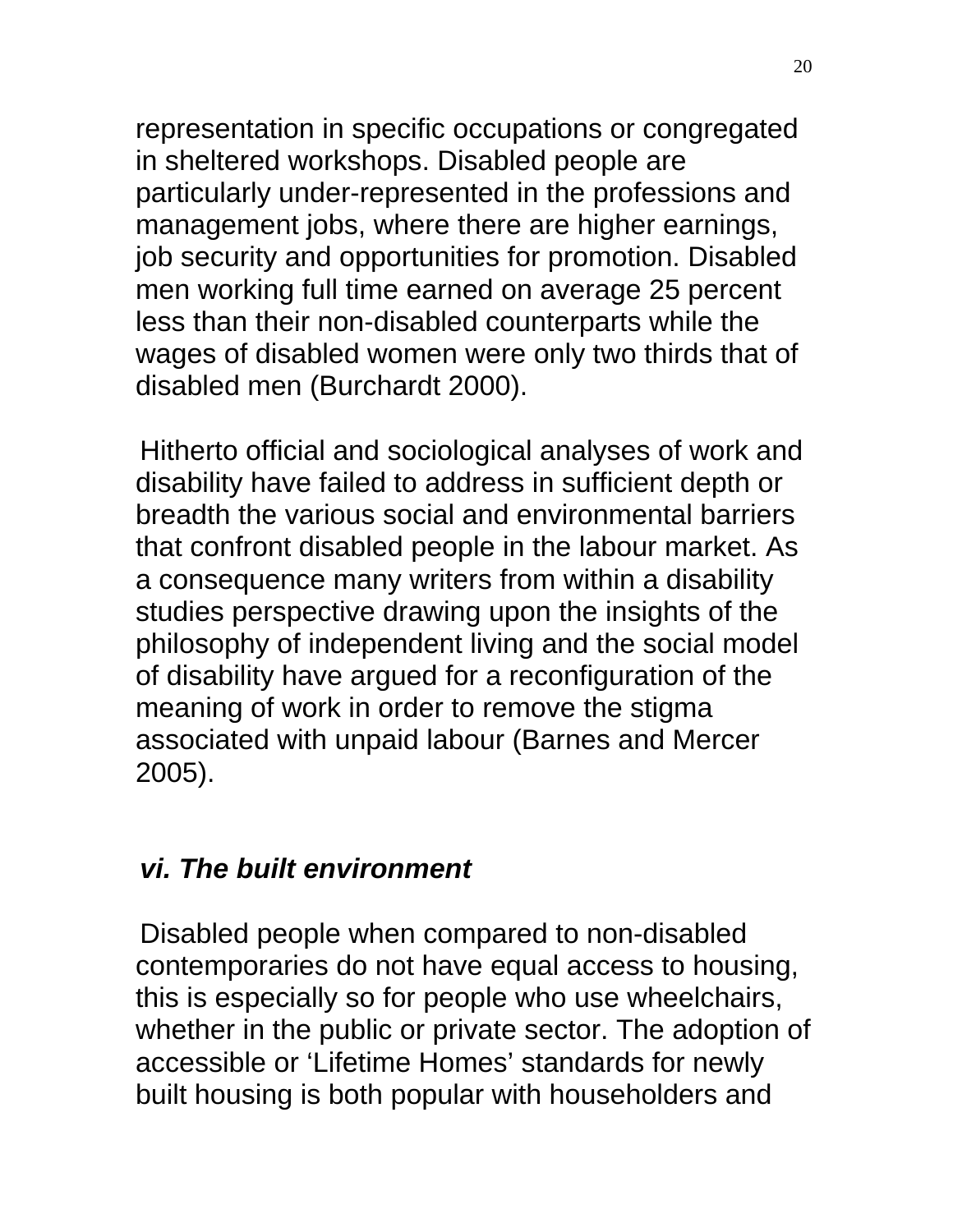financially cost effective (Rowe 1990; Cobbold 1997). Also as part of the 'The London Plan: Spatial Development Strategy for Greater London' (GLA 2004), all new homes are to be built to Lifetime Home standards, whether constructed by local authorities, registered social landlords or private developers. The Government has yet to make such a policy mandatory across the UK.

Moreover, the combination of inadequate community based support and the scarcity of accessible housing mean that many disabled people have no choice but to live in residential homes. Most disabled people, especially those with high support needs, are fearful of being forced into 'residential care' (Breakthrough UK. 2005) which is viewed as the antithesis of independent living.

Moreover, there is little meaningful discussion of the problems disabled people encounter with regard to the built environment generally in recent Government literature, particularly the PMSU Report. This is important as although there has been some significant improvement over the last decade or so, disabled people still encounter considerable difficulty gaining equal access to public buildings and amenities. This is due to the extensive use of the terms 'reasonable', 'practical' and 'impractical' throughout UK legislation and policy statements that serve to effectively undermine any concerted moves to eradicate this form of structural inequality. Indeed,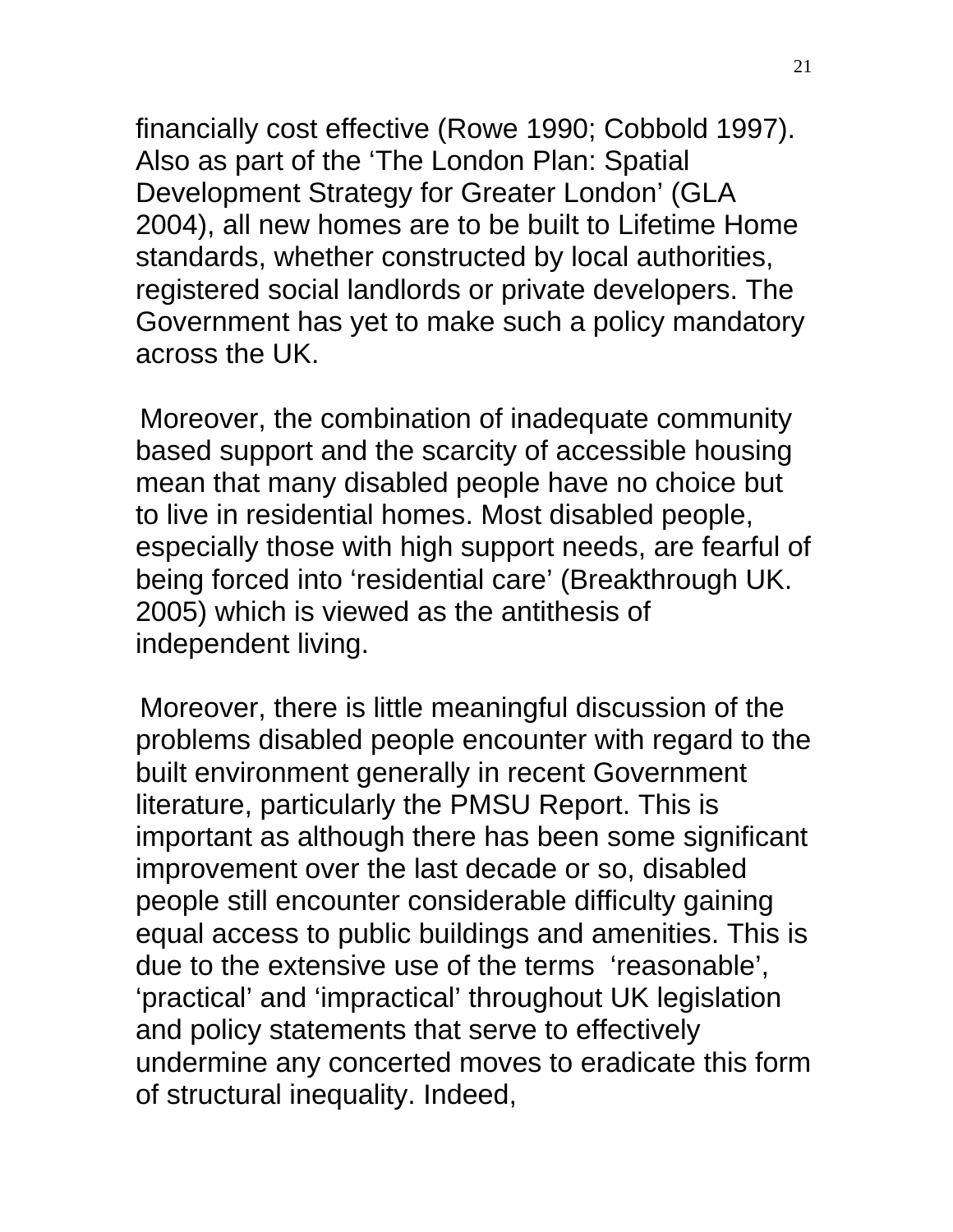*Enforcement and compliance is, therefore, left to building inspectors and consultants, which in turn leaves questions of rigour and consistency open to debate (Prideaux, 2005: 35).* 

## *vii. Disability Activism*

Despite these concerns, the Government's appetite for the development of independent living for disabled people is evidenced further by an ambitious and impressive list of proposals for a phased programme of target setting and policy reviews and the devolution of responsibility for implementation to all government departments. Lead responsibility in Government for implementation will rest with the Minister for Disabled People who will be responsible for the newly formed ODI, the National Forum for Organisations of Disabled People, and the Independent Living Task Force, mentioned earlier.

Whilst there is a great deal of emphasis in the PMSU Report on the importance of disabled people's involvement in these policy developments, it is not really clear how this involvement is to be enacted. Certainly, the ODI is to be staffed by people who have been seconded from other Government departments but there is no mention in the PMSU report of the need for them to have experience of impairment or knowledge of disability issues.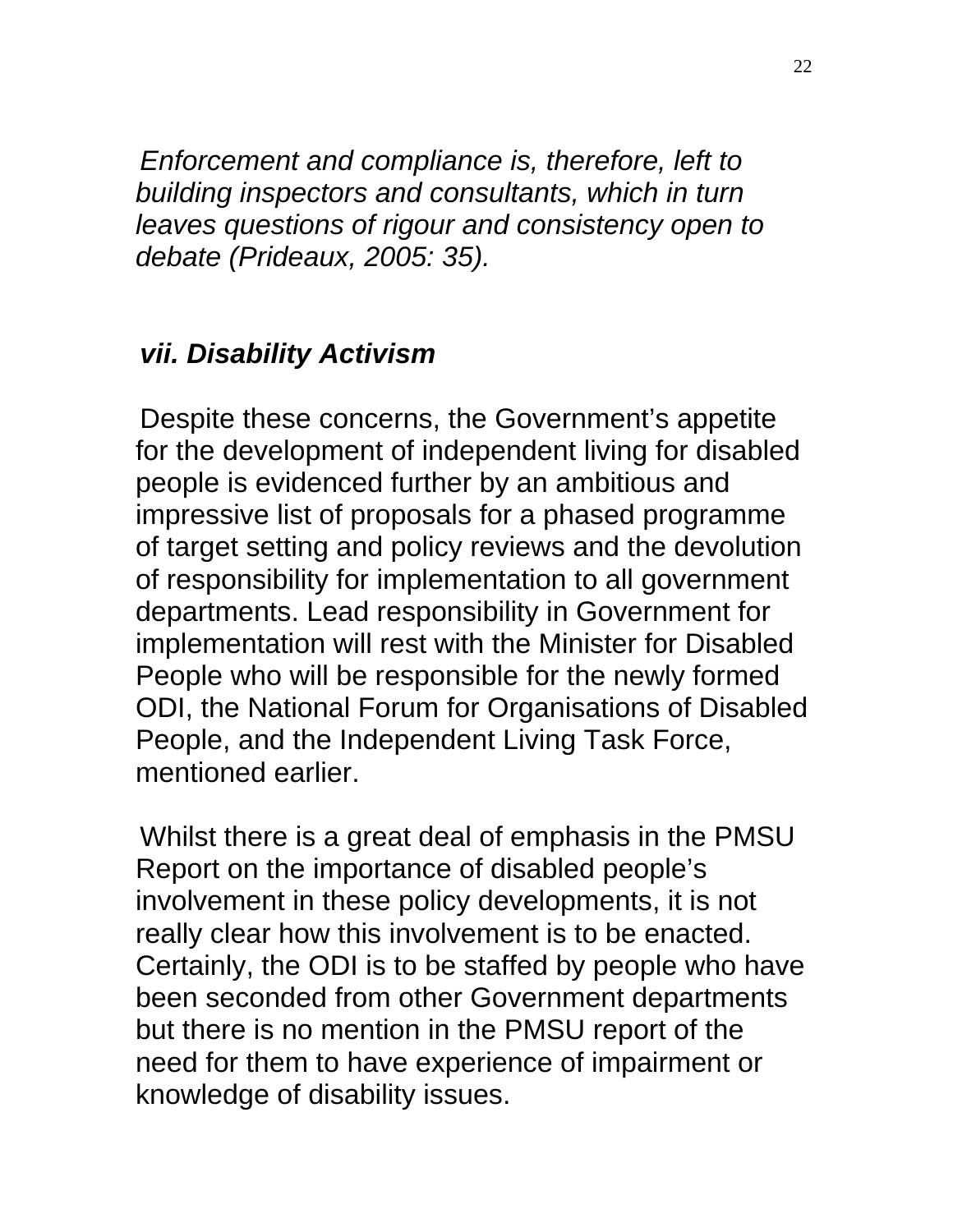Concern is further compounded by the fact that government departments have a poor record in the employment of disabled people standing at only 4 per cent in 2005 (Kotecha, 2005). A more effective approach would be to ensure that people with an awareness of disability and independent living issues are integrated fully into all government departments at all levels, nationally, regionally and locally.

In addition, the National Forum is to be chaired by the Minister for Disabled People but apart from the reference to organisations 'of' disabled people, there is no clear indication of who will be included in the Forum's membership. The issue is clouded further by the statement that:

*There must be a sustained effort to build up the capacity of organisations representing disabled people and their ability to work together and with other partners. Government contracts have the potential to assist this process (PMSU 2005: 186*).

Since the emergence and relative success of the disabled people's movement, nationally and internationally, the boundaries between organisations 'of' and 'for' disabled people have become increasingly blurred over recent years.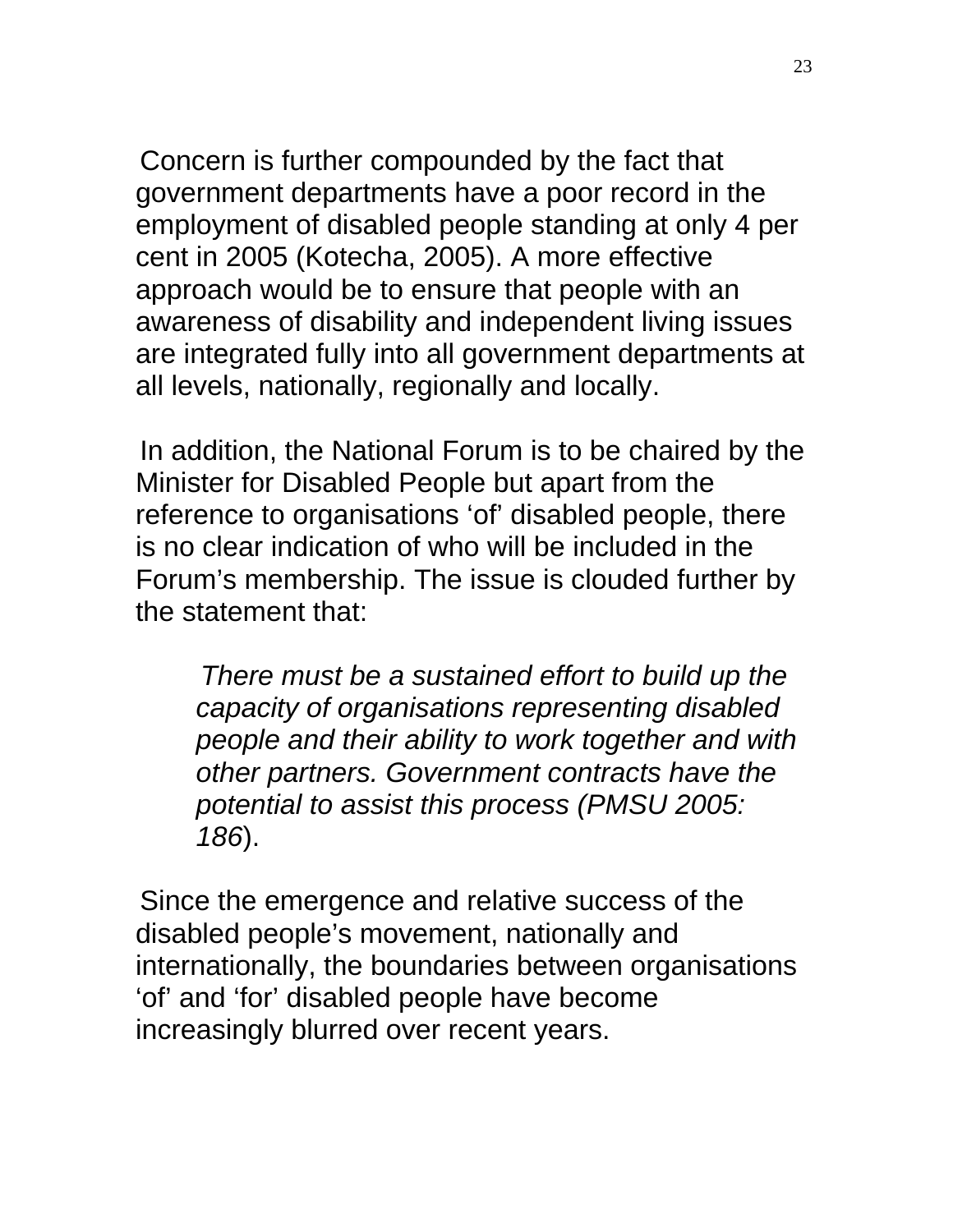Although several of the latter have now apparently joined campaigns for disabled people's rights and laid claim to the notion of independent living, their commitment to user accountability and meaningful involvement is open to question. This is reflected by the fact that, in concert with government departments, their record on employing disabled workers is consistently poor especially in positions of authority (Oliver and Barnes 1998; Calvi 2003).

Furthermore, the rationale behind the Government's intention to set up a national forum for organisations of disabled people is seriously open to question given that there are two well established national autonomous bodies that already fulfil this role; namely, the British Council of Disabled People, established in 1981, and the National Centre for Independent Living (NCIL) set up in 1997 specifically for the purposes of supporting user led organisations and CILs in the promotion of direct payments and independent living.

## *Viii. Funding Inclusion*

Equally worrying is the assertion that no additional funding is to be made available for the implementation of these proposals. The financial implications of eradicating exclusion and implementing independent living policies and practices cannot be overlooked. There is almost universal agreement that the economic consequences of social exclusion are no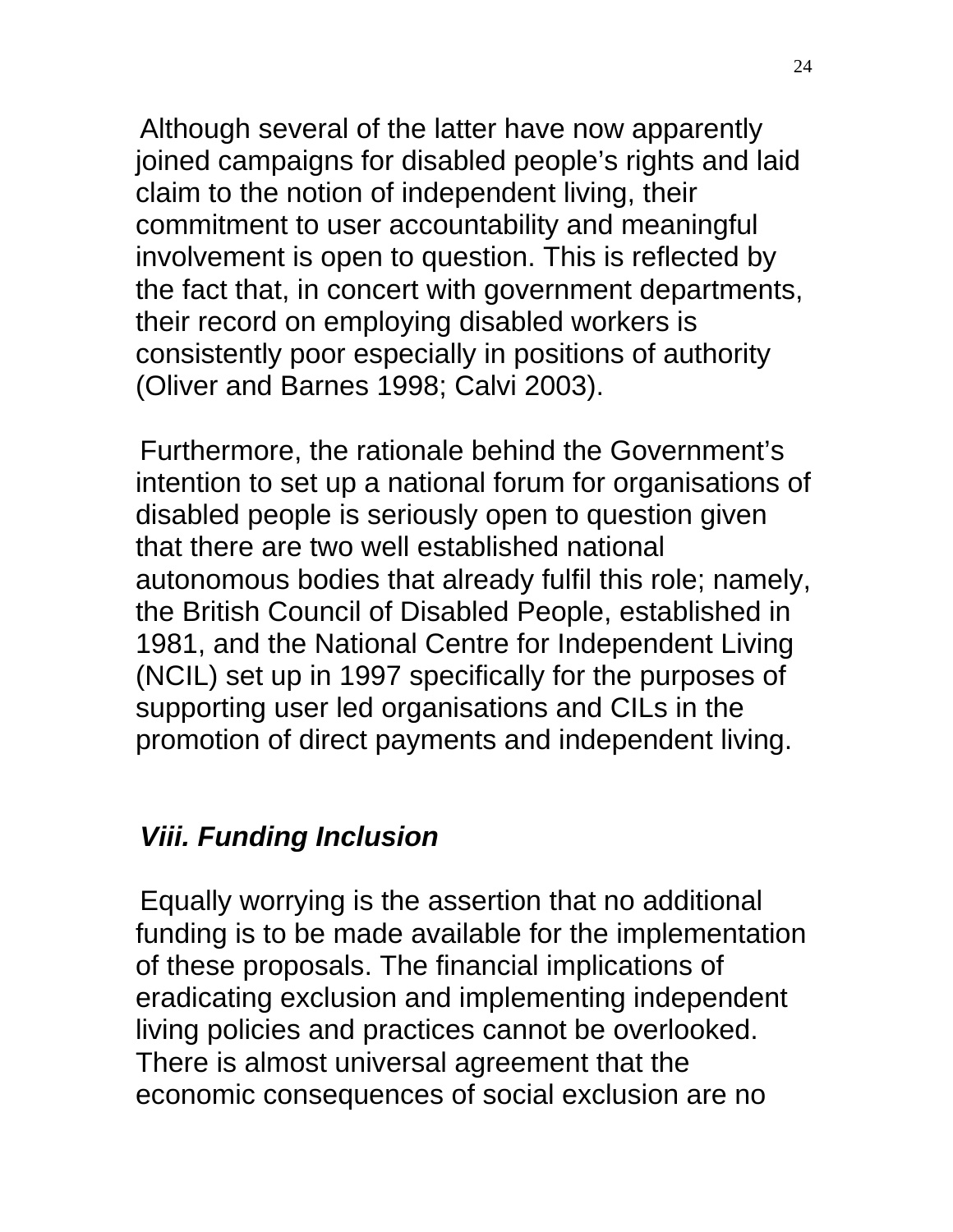longer acceptable and that a thorough cost benefit analysis of independent living is likely to show that in the long term these can be considerably reduced if not eliminated altogether. However, it is naive to assume that the introduction of policies to facilitate meaningful independent living for disabled people can proceed without substantial investment by central government.

# **Discussion: The Illusion of Inclusion**

To facilitate greater user involvement in the development and delivery of services, people have to feel empowered. But empowerment cannot be imposed from above, it must be organic in that people must want to empower themselves. With limited resources, chronic under investment and varying degrees of opposition from traditional service providers, the disabled people's movement and its member organisations have, by example, had a major impact on the way social services and supports are delivered.

In so doing they have empowered thousands of disabled people across the UK. If this process is to continue it is essential that appropriate funding be made available to local organisations led, managed and controlled by disabled people, particularly in the process of delivery and infrastructure of direct payments, and freed of local authority regulation and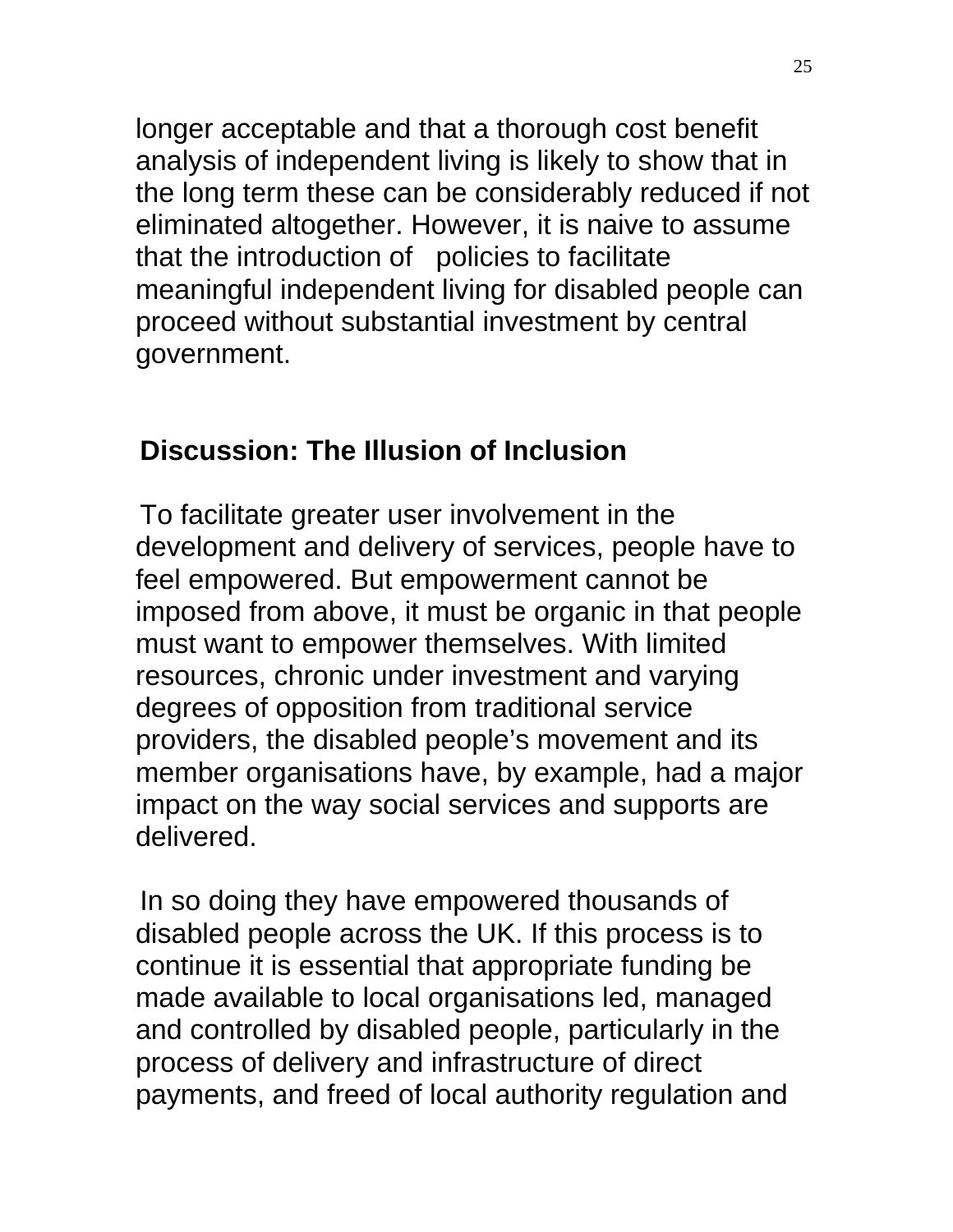control. This is fundamental to independent living and should be managed and delivered by an overarching representative body of disabled people (Barnes 2004; Breakthrough UK 2005).

Given the recent history and devolution of government in the UK, separate agencies must be established in England, Scotland, Northern Ireland and Wales. Sufficient resources should be made available to ensure that these structures are able to develop and support national networks of user led initiatives that are sensitive and responsive to impairment, ethnic and cultural diversity within the disabled population at the local level. Furthermore, much of the rhetoric surrounding independent living revolves around enhancing individual 'choice' in provision.

However, the main self-determination issue for disabled people is not simply about service delivery mechanisms, but about whether levels of resources are sufficient to deliver the required services. All too often funding at the local level is insufficient to enable people to access the services needed to live independently. This must be rectified if meaningful independent living is to become a reality. Additionally, any significant shift in service delivery should include a radical reappraisal of the role of professionals and social support workers. As part of this change in approach, user led organisations should be actively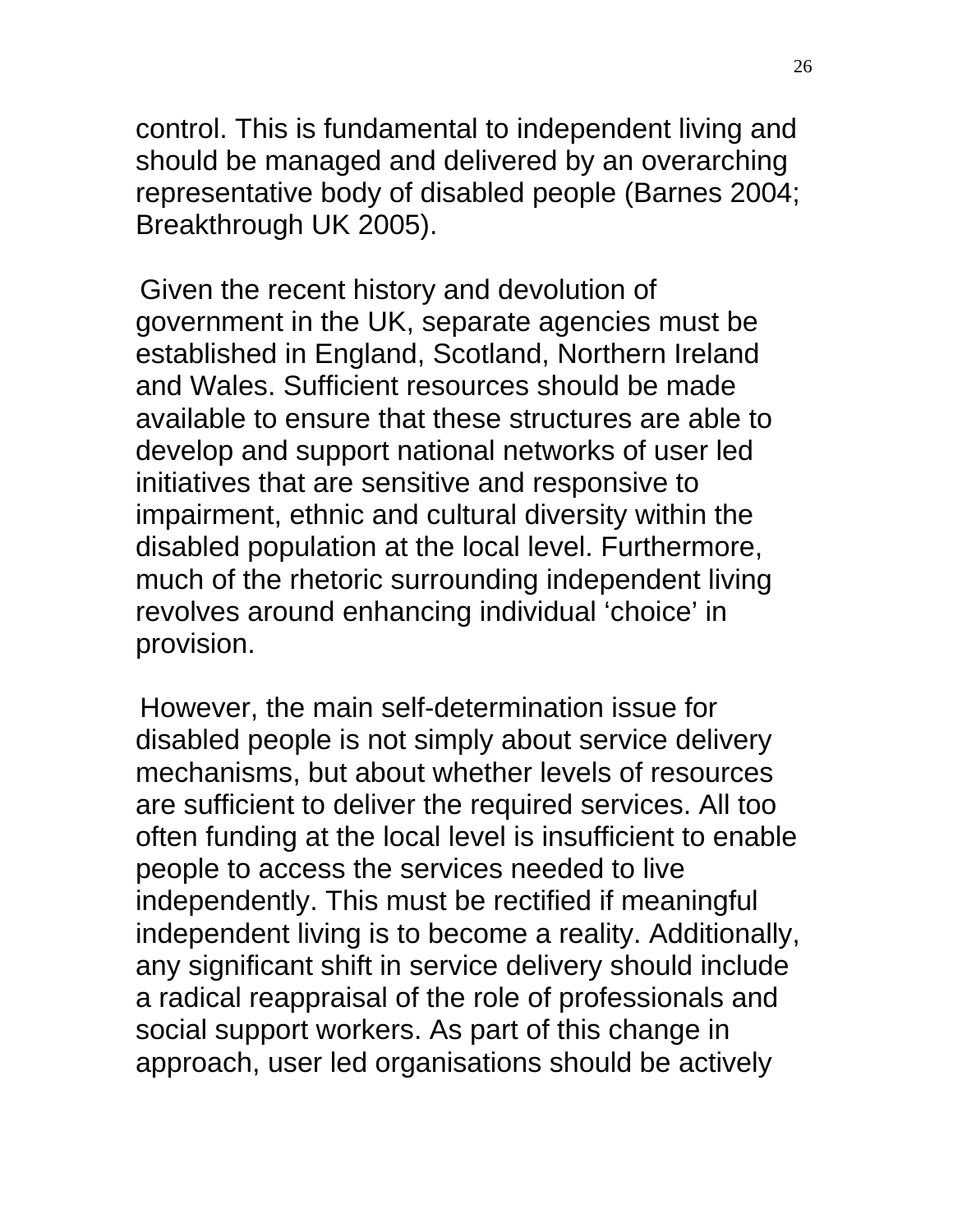involved in professional development and training (NCIL 2005).

Moreover, the concept of independent living encompasses the full range of human experience and rights. Therefore, it poses a direct challenge to contemporary capitalist societies such as the UK, and more globally. This is because people with designated impairments will always experience varying degrees of economic, political and social disadvantage in societies organised around the core capitalist values of economic rationally, the profit motive, and individualism.

Given the limited ambition of recent Government initiatives in this regard, little significant progress will be made without further changes. Furthermore, these will have significant resource implications, as effective barrier removal will not be achieved 'on the cheap'.

These short-term costs must be offset against the long-term gains of a barrier free environment in which socially created dependence is considerably reduced if not eliminated altogether. Whilst such a policy may fly in the face of recent economic and political trends, it is important to remember that the notion of a fully inclusive and equitable capitalism is unrealistic. Yet it is apparent that the level and forms of social exclusion have in some (but not all) areas diminished slightly over recent years, although a clear social division remains. There is much that needs to done if these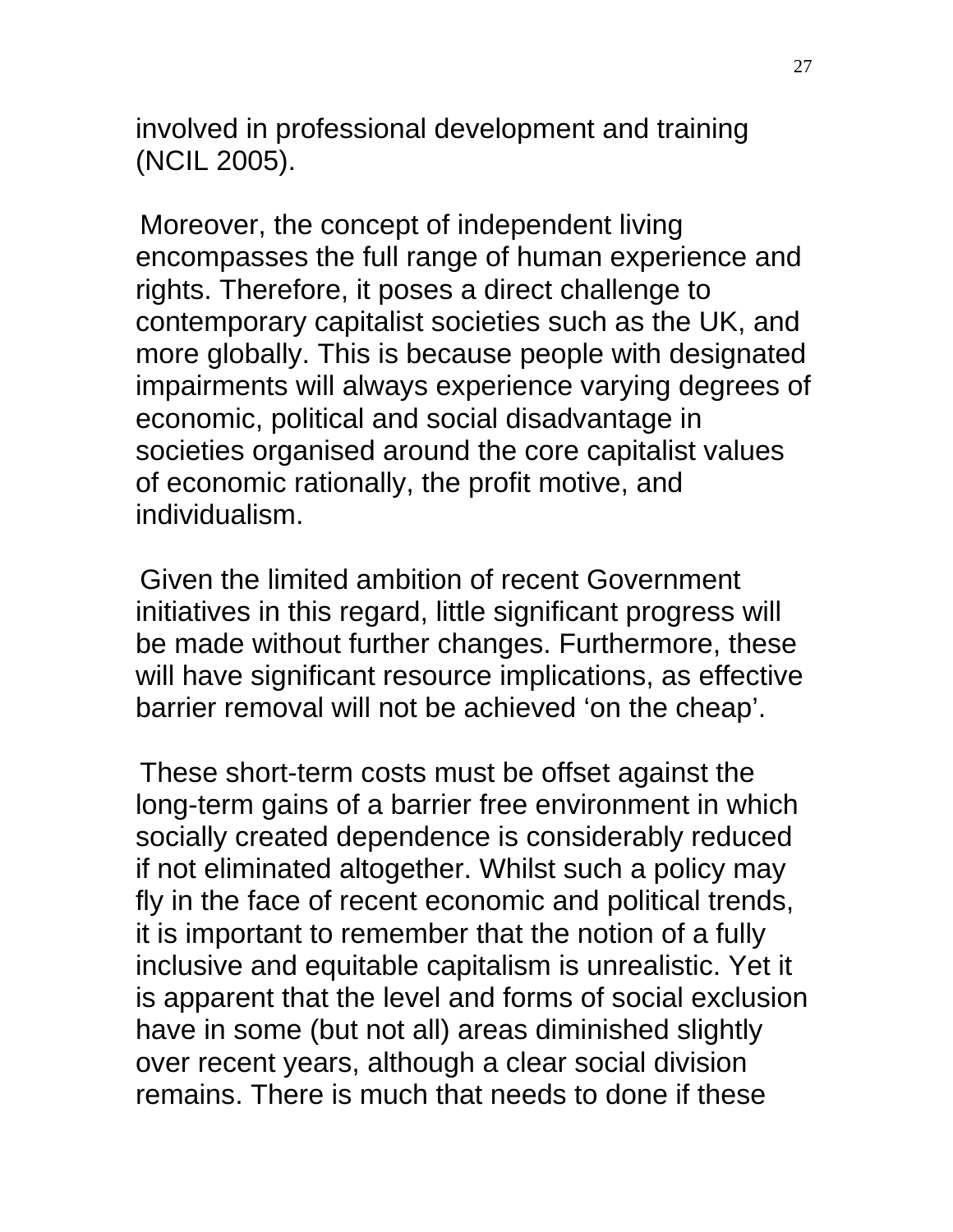divisions are to be eliminated. The limited progress of disabled people in a relatively 'rich' country such as Britain must however be set against a far less certain improvement in social inclusion for disabled people in relatively 'poorer' countries.

## **Final word**

The success of the disabled people's movement in bringing disability issues and independent living on to the mainstream political agenda in the UK and elsewhere is a major achievement. However, that achievement inevitably results in incorporation into the mainstream corridors of power. Whilst this is to some degree unavoidable, incorporation often leads to political neutralisation; this is the opposite of what is needed. As indicated above, institutional discrimination and prejudice remain a major problem for people with accredited impairments and labelled 'disabled' in Britain and throughout Europe. Their eradication is only possible through the further activities of a vibrant and autonomous disabled people's movement. The recent policies of the current British Government threaten to undermine such activities and, indeed, the very existence of the movement itself.

#### **References**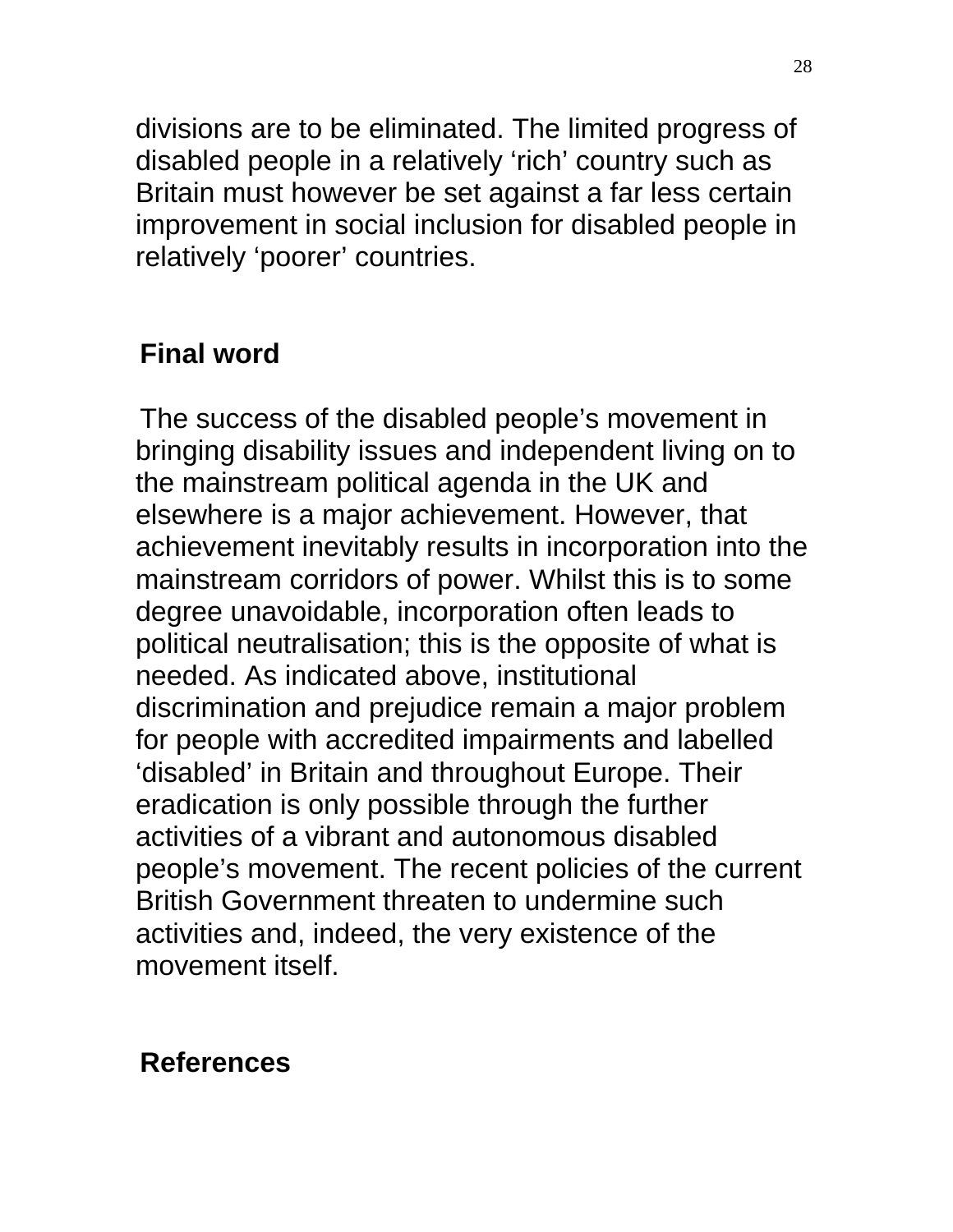@ Barnes, C. 1991: *Disabled People in Britain and Discrimination: A Case for Anti-discrimination Legislation*. London: Hurst and Co. in association with the British Council of Organisations of Disabled People.

@ Barnes, C. 2004: Independent Living, Politics and Implications. Invited presentation at the *Social Care Institute for Excellence (SCIE)* National Conference on Independent Living, Kensington Tara Hotel, London, 22<sup>nd</sup> November.

Barnes, C. and Mercer, G. (eds.) 1997a: *Doing Disability Research*. Leeds: The Disability Press.

Barnes, C. and Mercer, C. 2005: Disability, Work and Welfare: challenging the social exclusion of disabled people, *Work Employment and Society,* Vol: 19, No. 5, pp. 527 - 545

Barnes, C., and Mercer, G. 2006: *Independent Futures: Creating User Led Disability Services in a Disabling Society,* Bristol: The Policy Press.

Barnes, C. and Mercer, G. 2003: *Disability*. Cambridge: Polity Press.

Barnes, C., Mercer, G. and Shakespeare, T. 1999: *Exploring Disability*. Cambridge: Polity Press.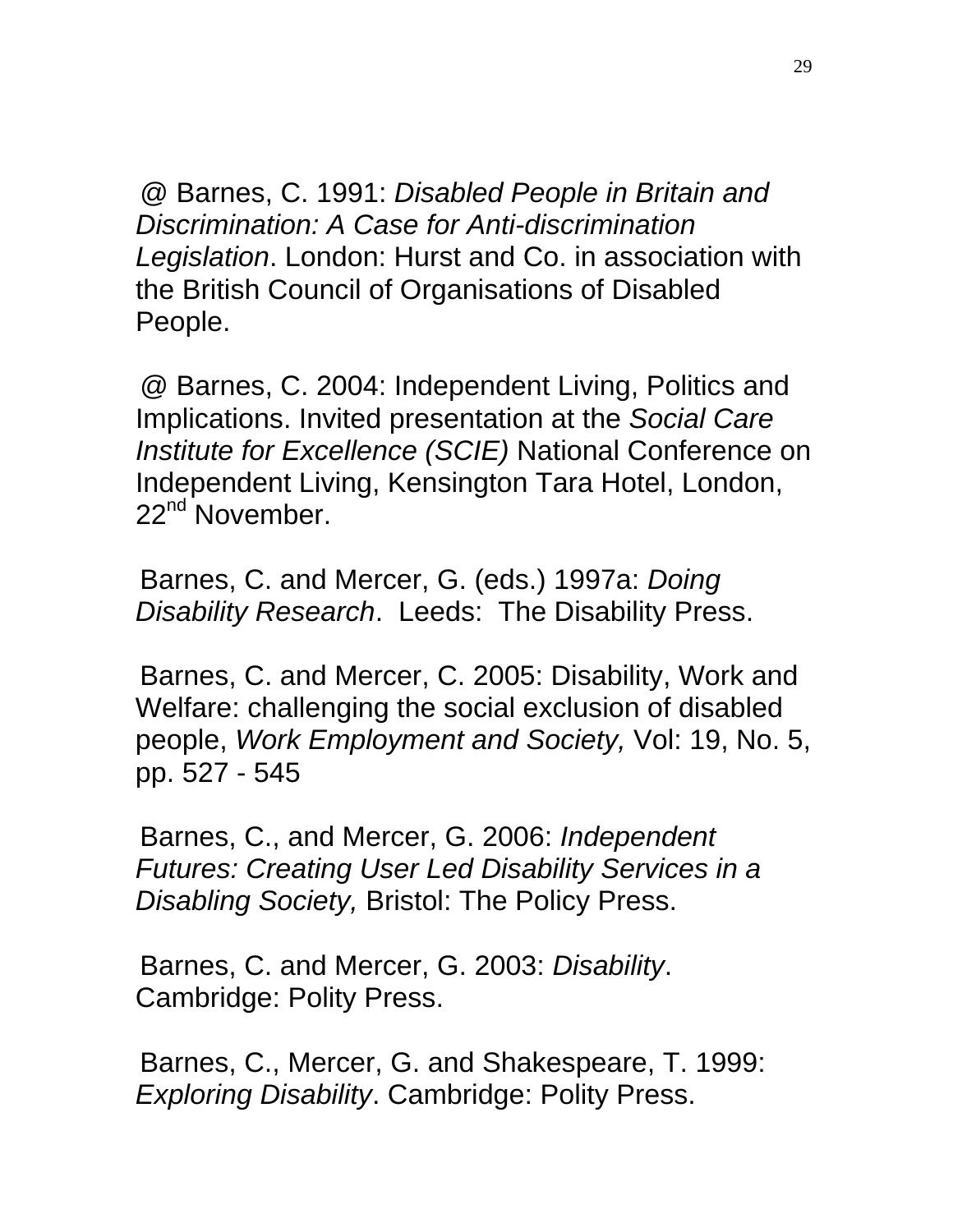Barnes, C. and Oliver, M. 1995: Disability rights: rhetoric and reality in the UK. *Disability and Society*, 10 (1), 111-16.

Barton, L (ed.) 2001: Disability, Politics and the Struggle for Change, London: David Fulton.

Baylies, C. .2001: Disability and the Notion of Human Development: questions of rights and responsibilities, in *Disability and Society*, 17 (7) 725 – 740.

BCODP, 2001: British Council of Disabled People. (Personal Communication 2<sup>nd</sup> November).

Bewley, C. and Glendinning, C. 1994: *Involving Disabled People in Community Care Planning*. York: Joseph Rowntree Foundation.

@ Bracking, S. 1993: Independent Living: a brief overview. In C. Barnes (ed.) *Making Our Own Choices: Independent Living and Personal Assistance*. Belper, British Council of Organisations of Disabled People and Ryburn Press, 14-15.

@ Breakthrough UK. 2005: *A Response to the Prime Minister's Strategy Unit Report Improving the Life Chances of Disabled People*. Manchester: Breakthrough UK.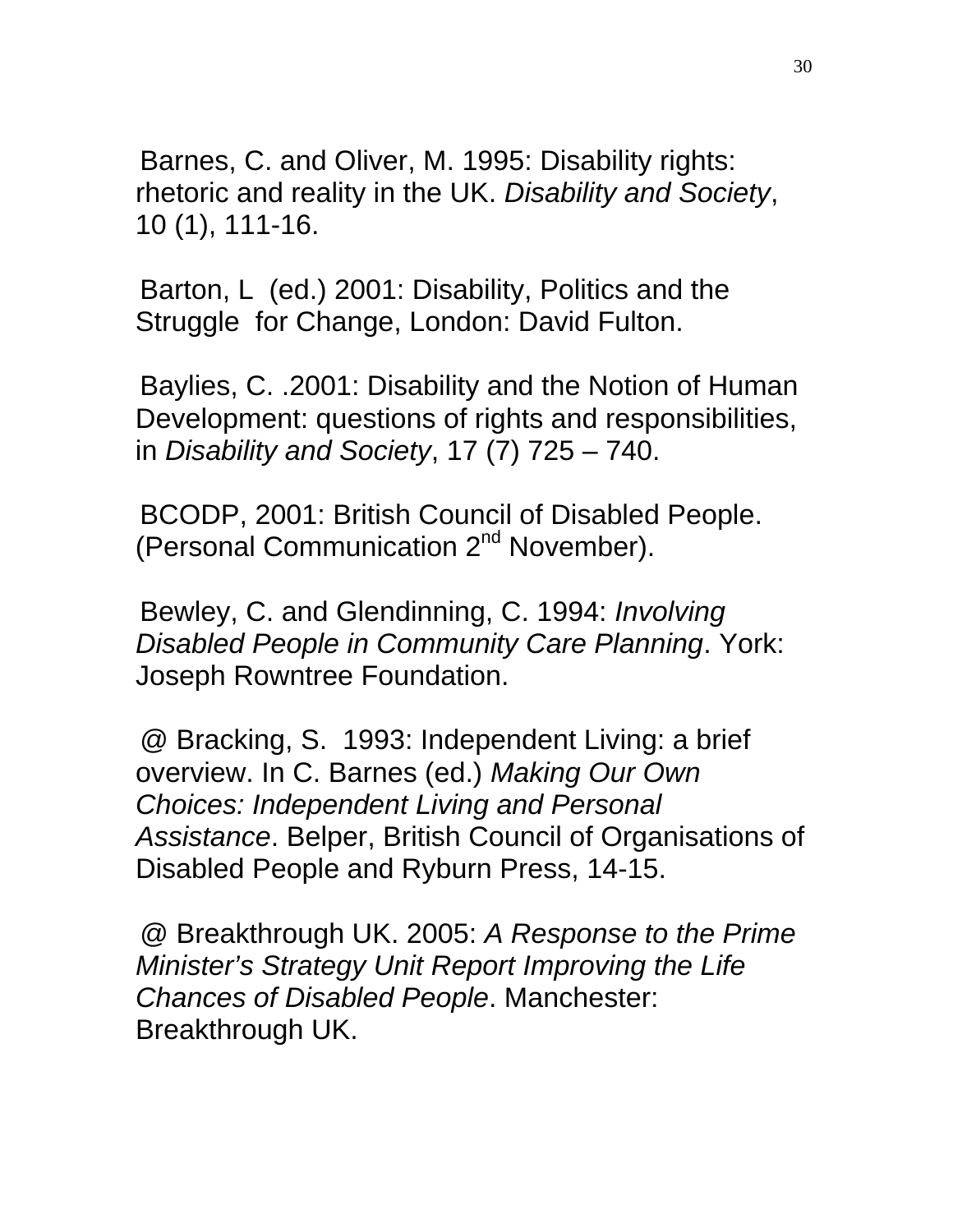Burchardt, T. 2000: *Enduring Economic Exclusion: Disabled People, Income and Work*. York: Joseph Rowntree Foundation.

Calvi, N. 2003: Can Charities Change. *Disability Now*. London: SCOPE, May, 17.

Campbell, J. and Oliver, M. 1996: *Disability Politics: Understanding Our Past, Changing Our Future*. London: Routledge.

Charlton, J. I. 1998: *Nothing About Us Without Us: Disability Oppression and Empowerment*. Berkeley: University of California Press.

GMCDP. 2006: 'Toothless Tiger' in *Coalition,*  Manchester: Greater Manchester Coalition of Disabled People, 6-7.

Cobbold, C. 1997: *A Cost Benefit Analysis of Lifetime Homes,* York: The Joseph Rowntree Foundation.

Commission of the European Community 2003: *Equal Opportunities for people with Disabilities: A European*  Action Plan, Communication of the 20<sup>th</sup> October from the Commission to the Council, the European Parliament, the European Economic Social Committee and the Committee of the Regions, COM/2003/0650

DH. 2005: *Independence, well-being and choice: Our vision for the future of social care for adults in*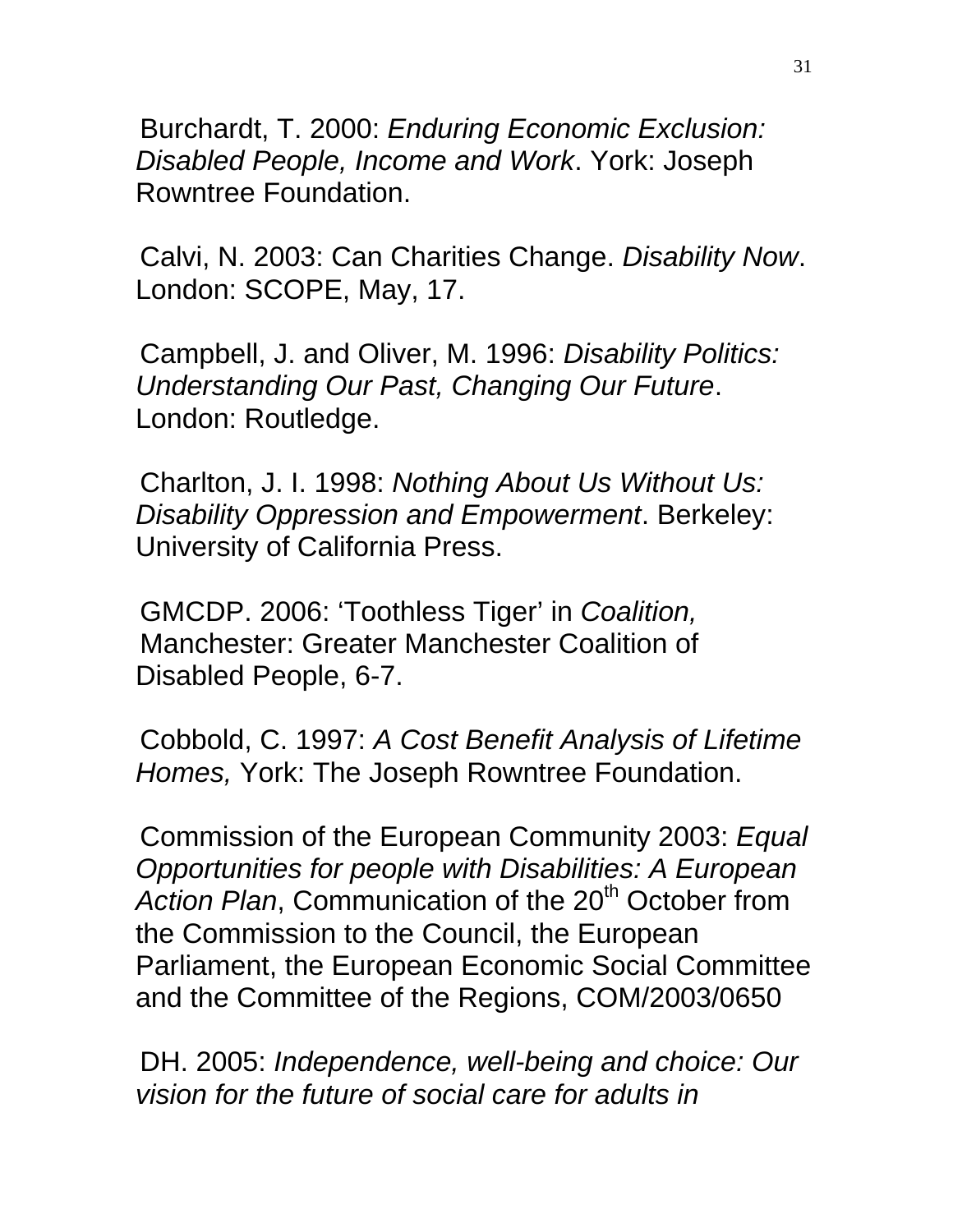*England*. London: Department of Health http://www.dh.gov.uk/assetRoot/04/10/64/78/0410647 8.pdf Accessed 26th October 2006.

Disability Rights Task Force. 1999: *From Inclusion to Inclusion: a report of the civil rights task force on the civil rights of disabled people*, London: Department of Education and Science

http://www.dft.gov.uk/stellent/groups/dft\_mobility/docu ments/page/dft\_mobility\_611415.hcsp Accessed 29th October 2006.

Finkelstein, V. 2002: 'The Social Model of Disability Repossessed', in *Coalition: the Magazine of the Greater Coalition of Disabled People,* Manchester: The Greater Manchester Coalition of Disabled People, February, 10-16.

@ Gillespie-Sells, K and Campbell, J. 1991: *Disability Equality Training: Trainers Guide,* London: Central Council for the Education and Training of Social Workers and the London Boroughs Disability Resource Team.

GLA. 2004: *The London Plan: Spatial Development Strategy for Greater London*. London: Greater London Authority.

Gleeson, B. 1999: *Geographies of Disability*. London: Routledge.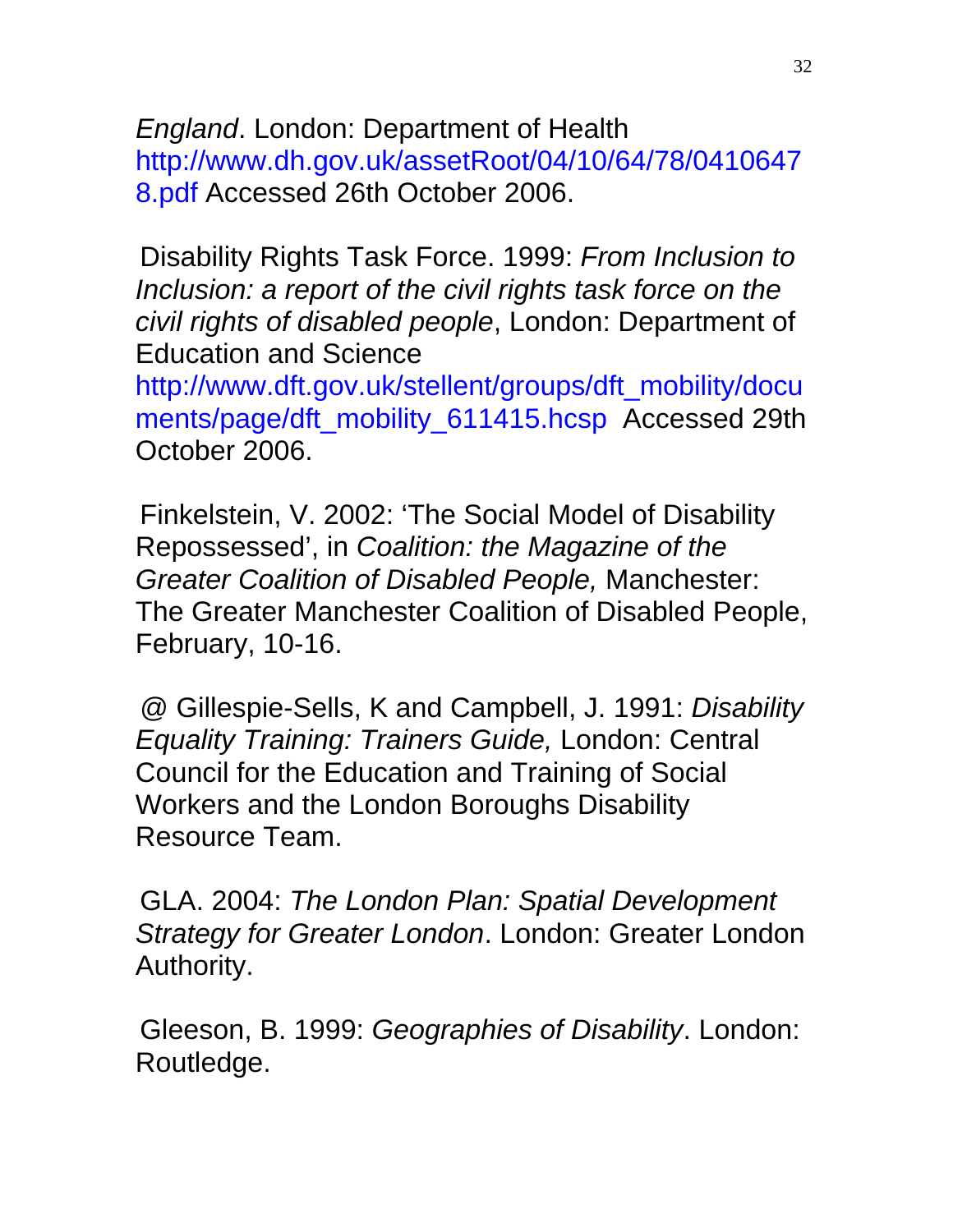@ Hunt, P. 1966: A critical condition. In P. Hunt (ed.), *Stigma: The Experience of Disability*. London: Geoffrey Chapman, 145-59.

Kotecha, P. 2005: Woefully low. *Disability Now*. London: SCOPE, April, 4.

Marin, B. Prinz, C. Queisser, M. (eds.) 2004: *Transforming Disability Welfare Policies; Towards Work and Equal Opportunities, European Centre Vienna*. Aldershot: Ashgate.

Morris, J. 1993*: Independent Lives,* Tavistock: Macmillan.

@ Morris, J. 2005: *Independent Living: The role of evidence and ideology in the development of government policy*, Paper delivered at Cash and Care Conference, Social Policy Research Unit, University of York, 12-13th April.

NEP 2005: *Able to Work – Report from Employers Working Group on Disability*. London: National Employer's Panel.

NCIL 2005: *Independence, Well-being and Choice: Draft Summary of NCIL Response to the Green Paper on Social Care in England*, London: National Centre for Independent Living.

http://www.ncil.org.uk/Green\_paperres.asp Accessed 3rd August 2006.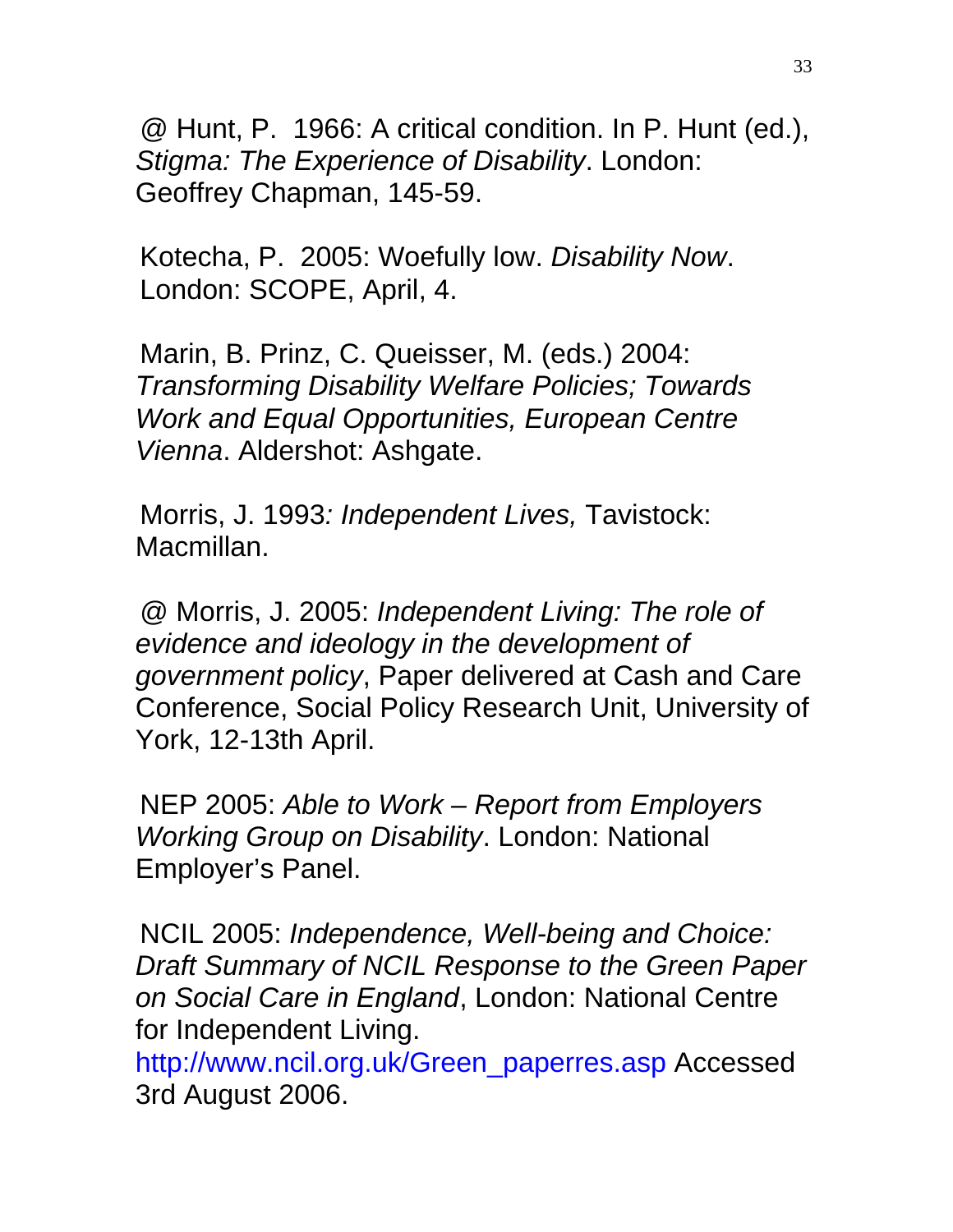Oliver, M, 2004: The Social Model in Action: If I Had a Hammer. In C Barnes and G. Mercer (eds.) *Implementing the Social Model of Disability: Theory and Research*, Leeds: The Disability Press, 18 – 32.

@ Oliver, M. 1990: *The Politics of Disablement* Basingstoke: Macmillan.

Oliver, M. 1996: *Understanding Disability*, Basingstoke: Macmillan.

Oliver, M. and Barnes, C. 1998: *Social Policy and Disabled People: From Exclusion to Inclusion*. London: Longman.

Pearson, C. 2005 *forthcoming*: Direct Payments in Scotland. In J. Leece and J. Bornat (eds.), *Developments in Direct Payments*. Bristol: The Policy Press, 39-54.

PRIU. 2006: *Ten Years of the Disability Discrimination Act,* Public Interest Research Act, 1-5 http://www.piru.org.uk/press-releases/ten-years-ofdda Accessed on 29<sup>th</sup> October 2006.

PMSU (Prime Minister's Strategy Unit) 2004: *Improving the Life Chances of Disabled People: Analytical Report*. London: Cabinet Office.

: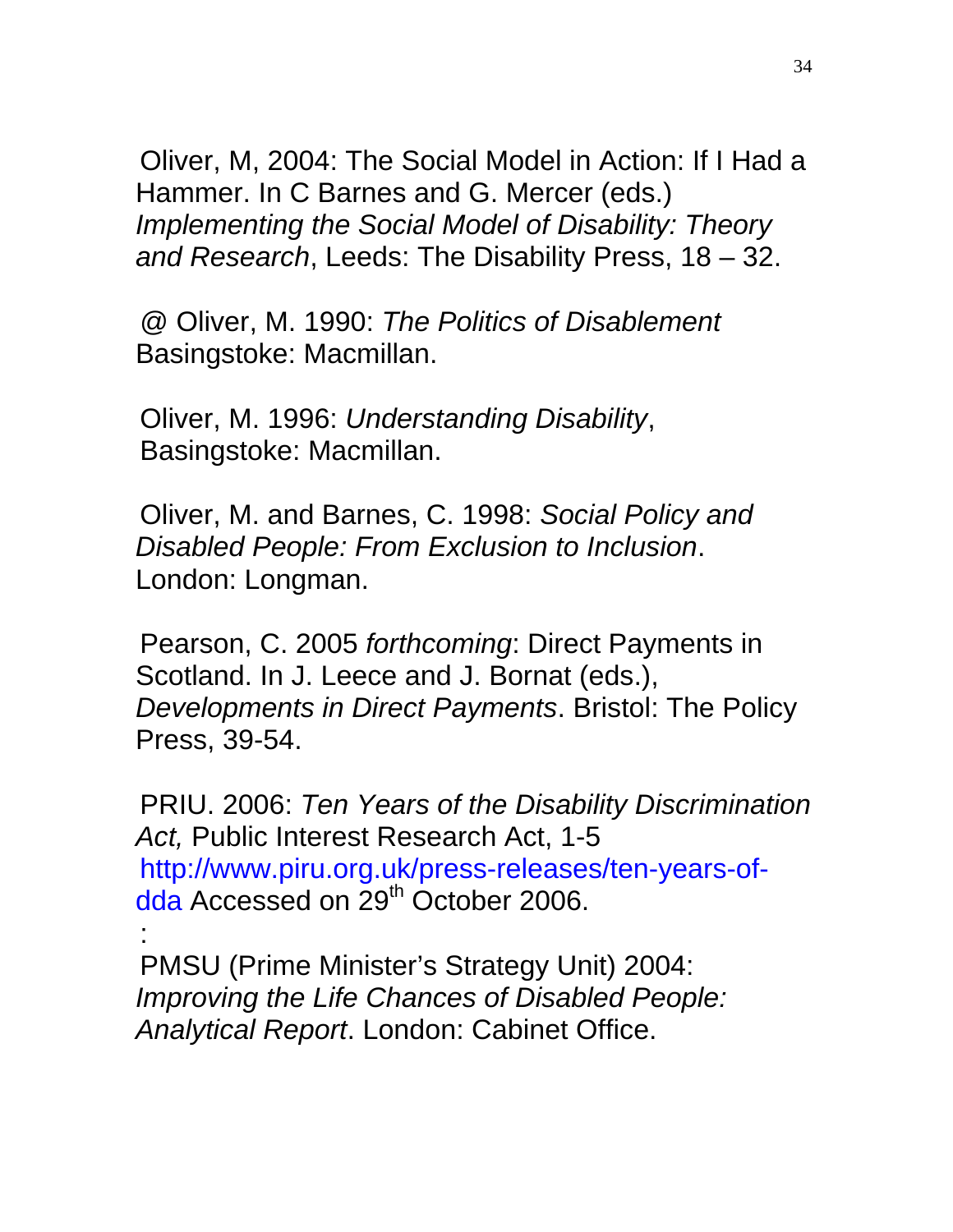Priestley, M. 1999: *Disability Politics and Community Care*, London: Jessica Kingsley Press.

Prideaux, S. 2006: *Good Practice for Providing Reasonable Access to the Physical Built Environment for Disabled People*. Leeds: Disability Press.

Riddell, S., Pearson, C., Jolly, D., Barnes, C., Priestley, M. and Mercer, G. 2004: The Development of Direct Payments in the UK: Implications for Social Justice. *Social Policy and Society*, 4 (1), 75-85.

Roulstone, A. 2002: Disabling Pasts: Enabling Futures? How Does the Changing Nature of Capitalism Impact on the Disabled Worker and Jobseeker. *Disability and Society,* 17 (6) 627 – 642.

Rowe, A. (ed.) 1990: *Lifetime Homes: Flexible Housing for Successive Generations*. London: Helen Hamlyn Foundation.

Rustemier, S and Vaughan, M. 2005: *Are LEAs in England Abandoning Inclusive Education,* Bristol: Centre for Inclusive Education.

Shakespeare, T. 1993: 'Disabled People's Self Organisation: a new social movement', *Disability Handicap and Society,*  8 (3), 249 – 63.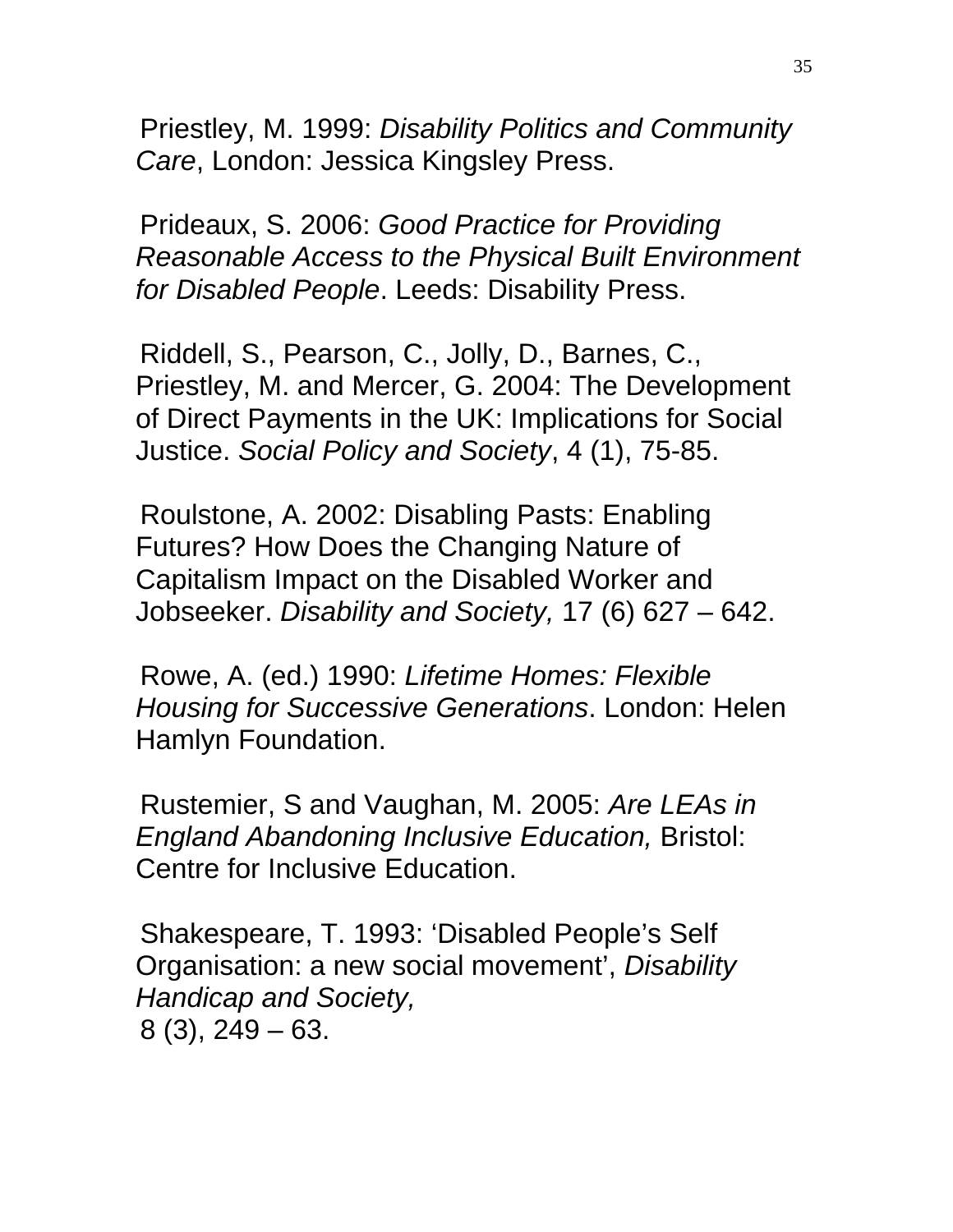Shakespeare, T. 2006: *Disability Rights and Wrongs*, London: Routledge.

Shapiro, J. P. 1993: *No Pity: People With Disabilities Forging s New Civil Rights Movement*, New York: Times Books

Thomas, C. 1999: *Female Forms: Experiencing and Understanding Disability*, Buckingham: Open University Press.

Tremain, S. 2002: On the Subject of Impairment. In M. Corker and T. Shakespeare (eds) *Disability/ Postmodernism*. London: Continuum.

@ UPIAS. 1976: *Fundamental Principles of Disability*. London: Union of the Physically Impaired Against Segregation.

Vasey, S. 1992: A Response to Liz Crow. *Coalition*, September, 42-44.

WHO. 2001: *Rethinking Care from the Perspective of Disabled People*, Geneva: World Health Organisation http://search.who.int/search?ie=utf8&site=default\_coll ection&client=WHO&proxystylesheet=WHO&output=x ml\_no\_dtd&oe=utf8&q=rethinking+care Accessed 3<sup>rd</sup> August 2006.